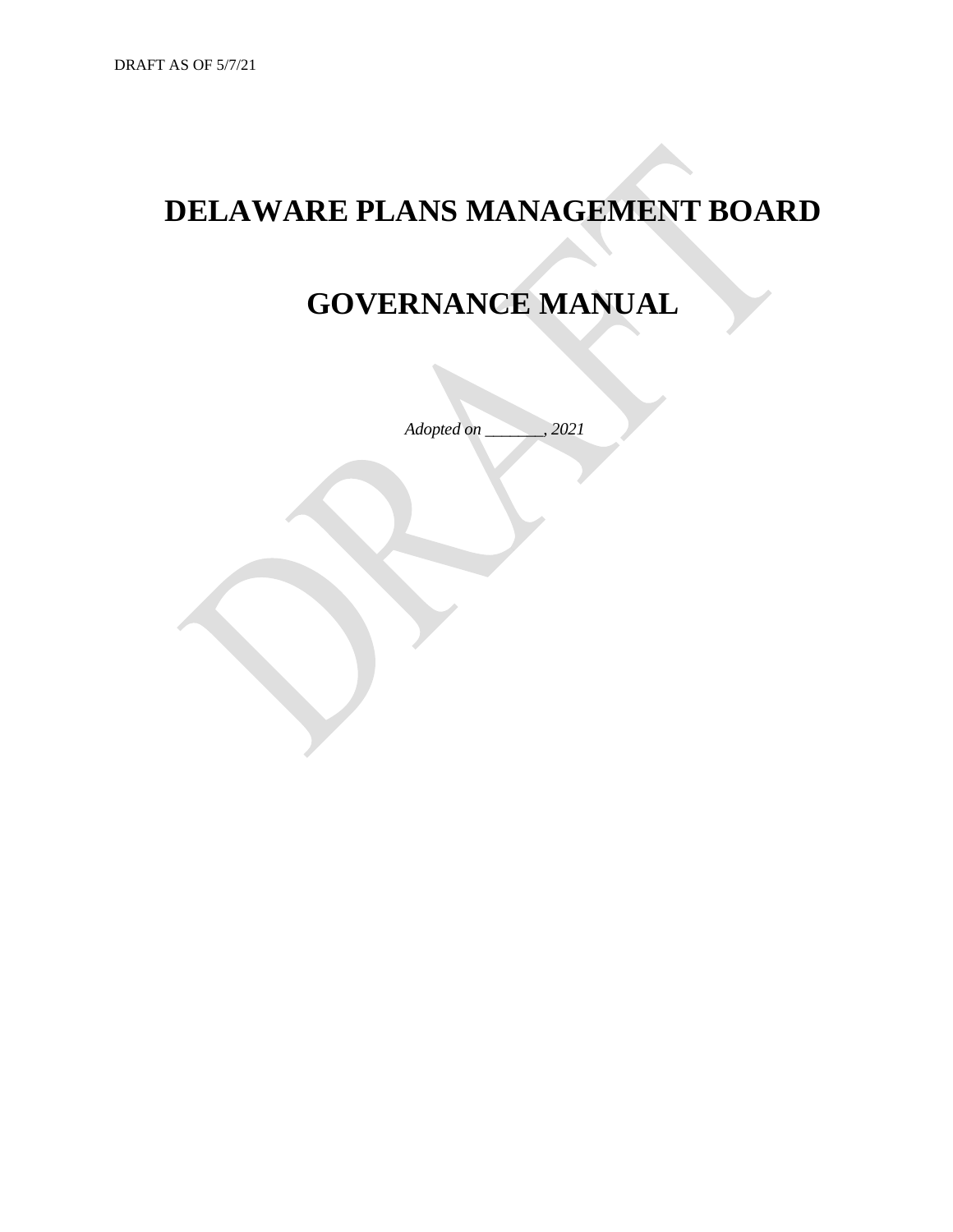## **TABLE OF CONTENTS**

## **I. THE PLANS MANAGEMENT BOARD**

- **A. History**
- **B. Statutory Duties; Fiduciary Obligations**
- **C. Code of Conduct**
- **D. Composition**
- **E. Chairperson**
- **F. Board Member Terms**
- **G. Removal**
- **H. Standing Committees**
- **I. Quorum; Voting; Proxies**
- **J. Regular and Special Meetings; Agendas**

# **II. THE DEFERRED COMPENSATION PROGRAM**

**A. The DC Program, Generally**

#### **B. DC Plans - Overview**

- *1. The 457(b) Plan*
- *2. The 403(b) Plan*
- *3. The Match Plan*
- **C. Investment Architecture**

## **III. THE 529 COLLEGE INVESTMENT PROGRAM**

- **A. The College Program, Generally**
- **B. The 529 Plan - Overview**
- **C. Investment Architecture**

## **IV. THE 529A ABLE PROGRAM**

- **A. The ABLE Program, Background**
- **B. The ABLE Plan - Overview**
- **C. Investment Architecture**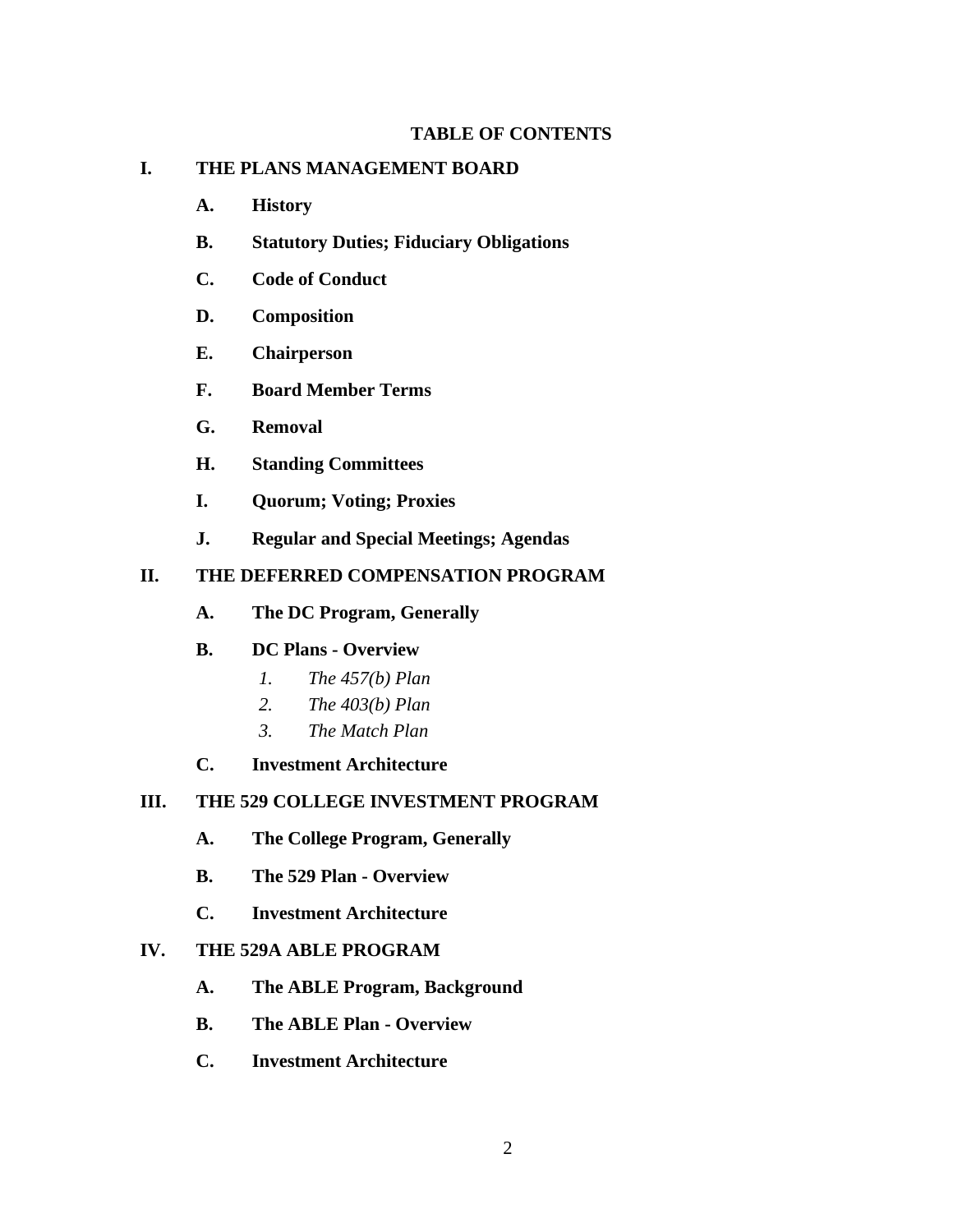# **V. THE OFFICE OF THE STATE TREASURER**

- **A. Administrative Support**
- **B. Procurement**
- **C. Operational Functions**

## **VI. PUBLIC MEETINGS AND PUBLIC RECORDS**

## **A. Open Meetings - Freedom of Information Act**

- *1. General Requirements*
- *2. Executive Sessions*
- *3. Notice and Agenda Requirements*
- *4. Minutes*
- *5. Legal Challenges*
- *6. Parliamentary Procedure*

## **B. Preservation of Records - Delaware Public Records Law**

- 1. General Requirements
- *2. Official Custodian and Records Officer*
- *3. General and Agency-Specific Retention Schedules*

#### **C. Open Records - Freedom of Information Act**

- *1. "Public Records"*
- *2. Exemptions*
- *3. Facilitation of Access*
- *4. FOIA Coordinator Duties*
- *5. Responses to FOIA Requests*
- *6. Fees*

## **ATTACHMENTS (BOARD POLICIES AND PROCEDURES)**

## **Attachment 1: Investment Policies**

*Tab A. Investment Policy Statement (DC Plans), adopted Sept. 5, 2018 Tab B. Investment Policy Statement (529 Plan), adopted Dec. 8, 2020*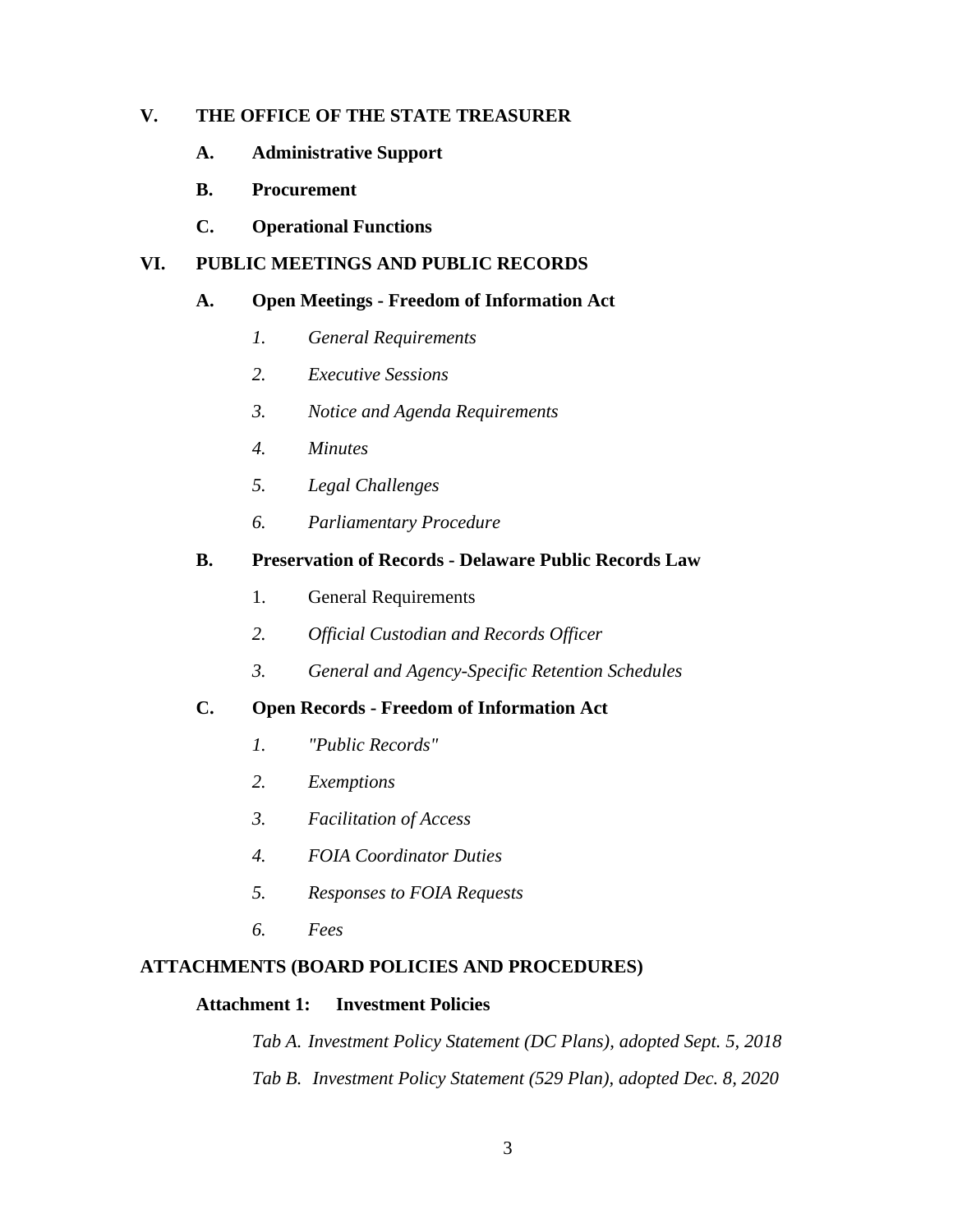*Tab C. Investment Policy Statement (National ABLE Alliance), adopted by the Alliance on Apr. 15, 2020*

- **Attachment 2: Allocation and Payment of Plan Expenses, adopted Sept. 5, 2018**
- **Attachment 3: Documentation of Fiduciary Decisions, adopted June 4, 2019**
- **Attachment 4: Proxy Voting Policy, adopted June 4, 2019**
- **Attachment 5: Indemnification Procedures, adopted Sept. 4, 2019**
- **Attachment 6: Reimbursement of Covered Members, adopted Sept. 4, 2019**
- **Attachment 7: Budget Policy, adopted Dec. 10, 2019**
- **Attachment 8: Audit Policy, adopted Dec. 10, 2019**
- **Attachment 9: Training Policy, adopted June 2, 2020**
- **Attachment 10: Communication Policy, Sept. 1, 2020**
- **Attachment 11: Resignation Policy, adopted March 2, 2021**
- **Attachment 12: Vendor Management - To Come**

**Attachment 13: Cybersecurity - To Come**

**Attachment 14: OST FOIA Policy - To Come**

#### **APPENDICES**

- **Appendix 1:** Memorandum from Treasurer Simpler, dated December 14, 2015
- **Appendix 2:** Fiduciary Training Materials, dated September 2, 2020.
- **Appendix 3:** Code of Conduct
- **Appendix 4:** Code of Conduct Training Materials, dated June 8, 2021.
- **Appendix 5:** Plans Management Board Resolution No. 2018-1
- **Appendix 6:** Office of the State Treasury Procedure P104 Screening for Conflicts in Procurement, adopted Mar. 9, 2021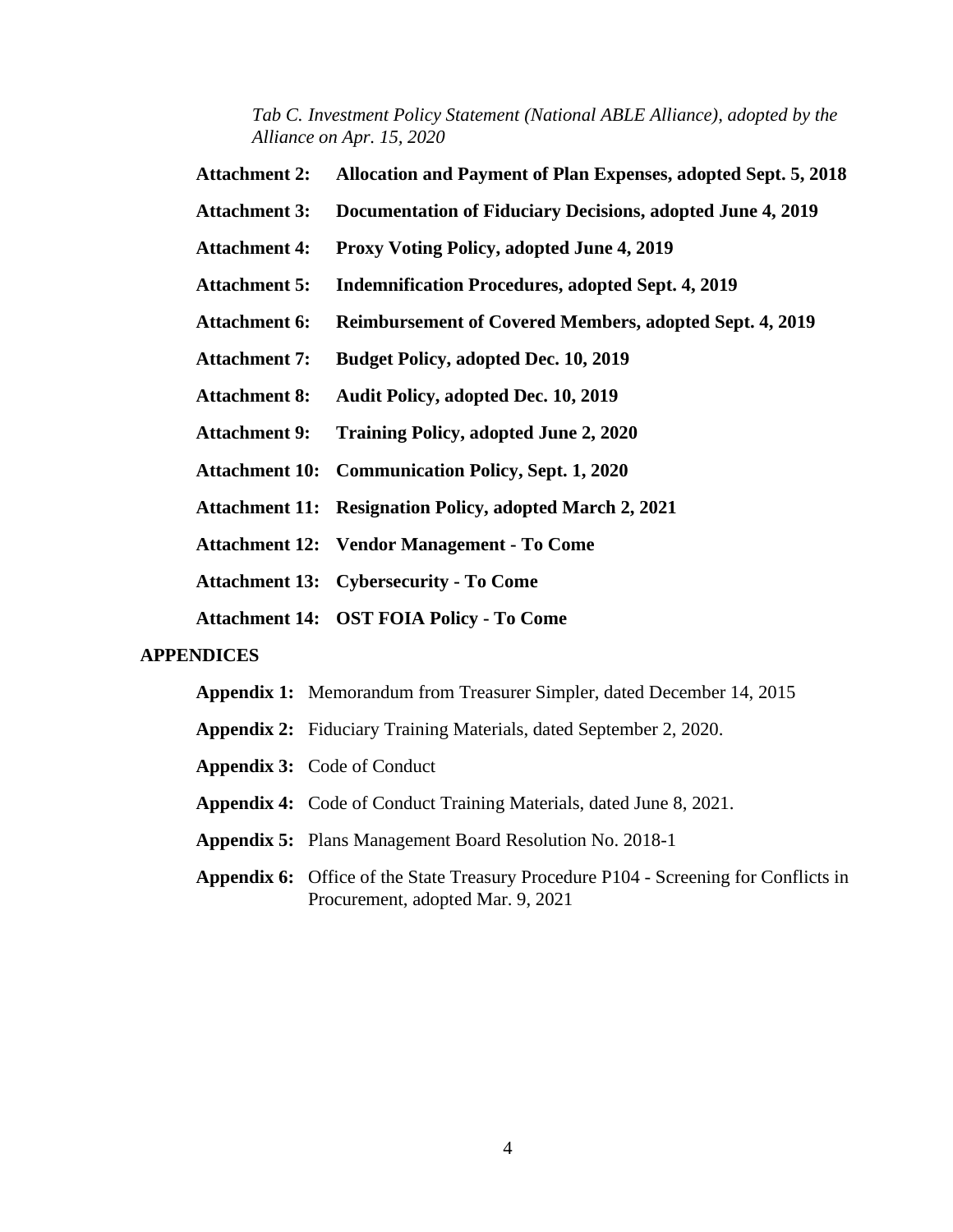#### **CHAPTER I THE PLANS MANAGEMENT BOARD**

#### **A. History**

The Delaware General Assembly created the Plans Management Board (the "**Board**") in 2016 by enacting H.B. 358, codified at 29 *Del. C.* § 2722. The legislation vested in the Board responsibility for overseeing three different State-sponsored investment programs: (1) the State's Deferred Compensation Program authorized under Chapter 60A of Title 29 of the Delaware Code (the "**DC Program**"); (2) the State's College Investment Plan authorized by Subchapter XII, Chapter 34 of Title 14 of the Delaware Code (the "**College Program**"); and (3) the State's Achieving a Better Life Experience Program authorized under Chapter 96A of Title 16 of the Delaware Code (the "**ABLE Program**, and together with the DC Program and the College Program, the "**Programs**").

Prior to the enactment of H.B. 358, all three Programs were overseen by different State entities. The Deferred Compensation Council ("**DCC**") was created in 1975 and oversaw the DC Program from inception until June 2016. The Delaware College Investment Board ("**DCIB**") oversaw the College Program since its creation in 1997 through June 2016. The Achieving a Better Life Experience Board (the "**ABLE Board**") was established in June 2015 and charged with developing, implementing and maintaining the State's ABLE Program. Prior to the enactment of H.B. 358, the ABLE Board had not met or taken action on the development of the ABLE Program. H.B. 358 abolished the DCC, DCIB and the ABLE Board and consolidated fiduciary oversight for all three Programs under one Board.

H.B. 358 also consolidated within the Office of the State Treasurer ("**OST**") responsibility for providing administrative support to the Board and the Programs. Historically, OST provided support to the DCC and assisted with the administration of the DC Program.<sup>1</sup> Between 1998 and 2008, OST provided support to the DCIB and assisted with the administration of the College Program. In 2009, the administrative support functions for the College Program were transferred to the Delaware Department of Education.<sup>2</sup> As a result of the passage of H.B. 358, all three Programs are now supported by OST.

#### **B. Statutory Duties; Fiduciary Obligations**

The Board's overarching statutory mandate is to administer the State's investment Programs in accordance with the purposes of the individual plans within those Programs. *See* 29 *Del. C.* § 2722(a). Primary duties include: (1) approving investment options consistent with applicable standards of care; (2) approving an annual budget for each plan that includes permitted uses of administrative fees collected from participants; and (3) performing annual audits of each plan utilizing an independent audit firm selected and overseen by the Auditor of Accounts. *See generally* 29 *Del. C.* § 2722(e).

<sup>&</sup>lt;sup>1</sup> See Memorandum from Treasurer Simpler, dated December 14, 2015, p. 1. A copy of this memorandum is affixed hereto as **Appendix 1**.

<sup>2</sup> *See id.*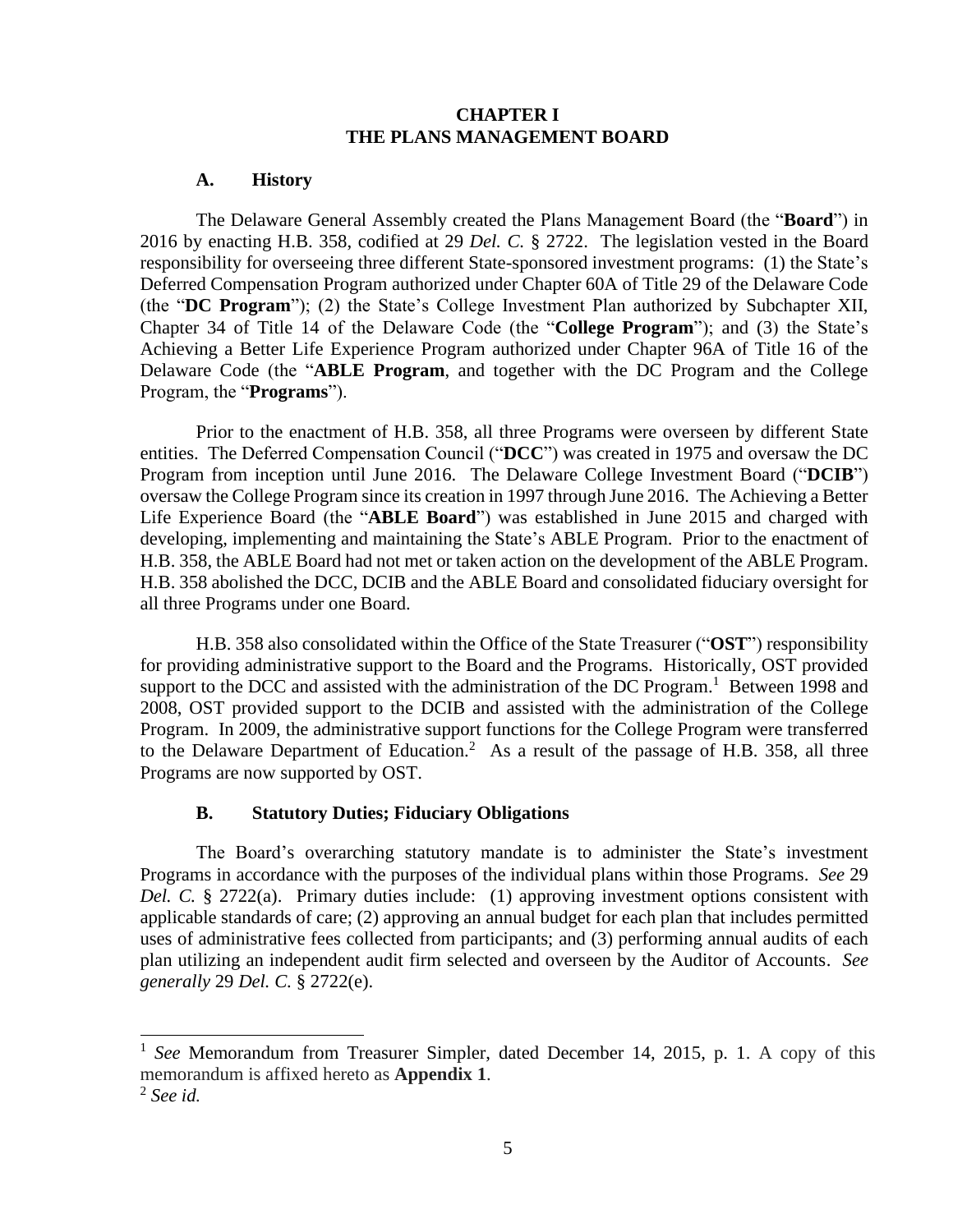The members<sup>3</sup> of the Board and its committees serve in a fiduciary capacity with respect to plan participants and beneficiaries and are expected to carry out their duties in accordance with the statutory standards of care set forth in 29 *Del. C.* § 2722(d) and other applicable federal and State laws and regulations. The Programs are not subject to the Employee Retirement Income Security Act of 1974 ("**ERISA**"), but the statutory standards of care imposed under Delaware law closely track ERISA standards, particularly with respect to the DC Program.

With respect to the DC Program, which involves retirement assets, Members of the Board and its committees have ERISA-like duties of loyalty that require them, among other things, to discharge their duties with respect to the DC Program plans solely in the interest of the participants and beneficiaries of each such plan, and for the exclusive purpose of providing Program benefits to participants and their beneficiaries, including defraying reasonable expenses of administering the Program. *See* 29 *Del. C.* § 2722(d)(1). Members have similar duties of loyalty with respect to the College and ABLE Programs, except that the Board is expressly authorized to use administrative fees collected from participants in those Programs to market the plans or fund such scholarship, match or promotional programs as the Board, in its discretion, may establish. *See* 29 *Del. C.* § 2722(d)(2).

With respect to all Programs, members must act with the care, skill, prudence, and diligence under the circumstances then prevailing that a prudent person acting in a like capacity and familiar with such matters would use to attain the purposes of each Program. *See* 29 *Del. C.* §§ 2722(d)(1), (d)(2). This is similar to the "prudent expert" standard under ERISA.

Per the Board's training policy, *see* **Attachment 9**, members must participate in periodic fiduciary training. The most recent training materials are attached hereto as **Appendix 2**.

## **C. Code of Conduct**

Members serve as "honorary state officials" within the meaning of the State Employees', Officers' and Officials' Code of Conduct, 29 *Del. C.* §§ 5801-5810A (the "**Code of Conduct**"). 4 *See* 29 *Del. C.* § 5804(6). Members are subject to the Code of Conduct and are personally responsible for complying with its provisions. A copy of the Code of Conduct is attached hereto as **Appendix 3**.

The Code of Conduct prohibits certain conduct involving conflicts of interest, including participating in the review or disposition of a matter in which an honorary state official has a personal or private interest that may impair the person's independence of judgment. *See* 29 *Del. C.* § 5805(a). Further, under the Code of Conduct, honorary state officials must pursue a course of conduct that will not raise suspicion among the public that such official is engaging in acts which are in violation of the public trust, or which could reflect unfavorably upon the State and its government. *See* 29 *Del. C.* § 5806(a).

<sup>&</sup>lt;sup>3</sup> For purposes of this Governance Manual, unless the context requires a different interpretation, the word "member" shall be inclusive of both Board and committee members, including any outside committee members and designees appointed by an ex officio Board member.

<sup>4</sup> Ex officio members also have disclosure obligations under 29 *Del. C.* §§ 5811-5816.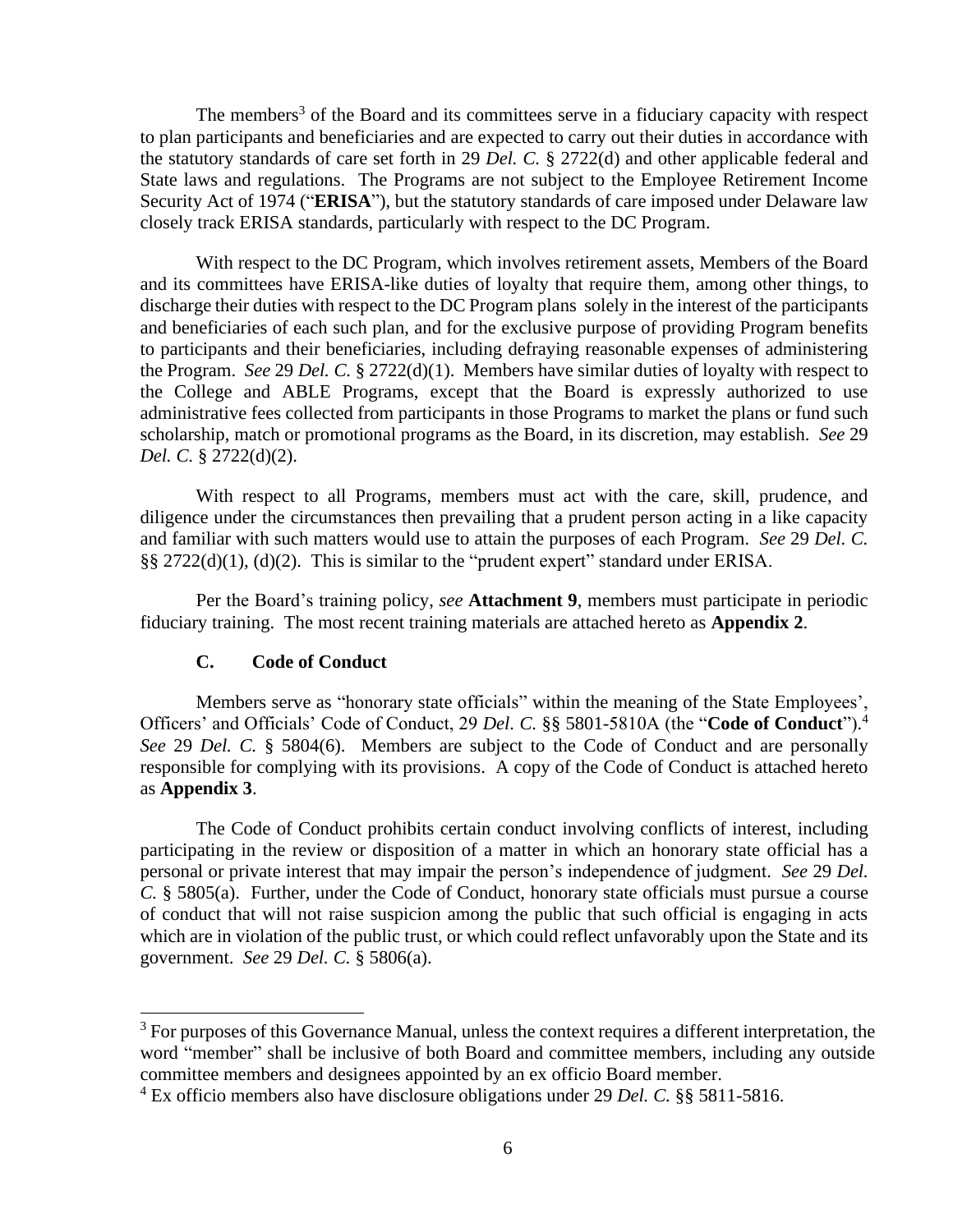Violations of the Code of Conduct may be investigated by Counsel for the Public Integrity Commission (the "**PIC**") and may be referred for disciplinary proceedings before the PIC. The PIC may, upon finding a violation, issue a written reprimand or issue a recommendation of removal. *See* 29 *Del. C.* § 5810(d). Violations involving knowing or willful participation in certain prohibited conduct may be referred for criminal prosecution. *See* 29 *Del. C.* § 5805(f).

Per the Board's training policy, *see* **Attachment 9**, members must participate in periodic training on the Code of Conduct. The most recent training materials are attached hereto as **Appendix 4**.

A member, if in doubt about the propriety of a potential course of action, may seek an advisory opinion from the PIC or PIC Counsel as to the applicability of the Code of Conduct to any particular situation. *See* 29 *Del. C.* § 5807(c). A member may also request from the PIC a waiver of a specific prohibition of the Code of Conduct if the literal application of such prohibition in a particular case is not necessary to achieve the purposes of the Code of Conduct or would result in an undue hardship, including an undue hardship on the Board. *See* 29 *Del. C.* § 5807(a). Any person who acts in good faith reliance upon an advisory or waiver decision is not subject to discipline or other sanction under the Code of Conduct with respect to the matters covered by the decision, provided there was a full disclosure of all material facts. *See* 29 *Del. C.* §§ 5807(a), (c).

Members of the Board and its committees should promptly report all actual or potential violations of the Code of Conduct of which the member becomes aware, whether such actual or potential violation resides with the member or with another individual. Reports should be communicated to the Board Chairperson and/or the State Treasurer. The Chairperson and/or the State Treasurer should promptly consult with the Board's assigned Deputy Attorney General ("**DAG**") concerning any such report and may discuss the matter with any individual to ascertain facts and confirm a member's intention with respect to recusal or resignation.

Any member may call for a discussion or vote relating to an actual or potential violation of the Code of Conduct.

#### **D. Composition**

The Board has 11 members. The following five members serve ex officio, that is, by virtue of their position as elected or senior appointed officers of the State: the State Treasurer; the Secretary of Finance; the Director of the Office of Management and Budget; the Insurance Commissioner; and the Secretary of Education. Ex officio members are authorized by statute to appoint designees to serve in their stead and at their pleasure. *See* 29 *Del. C.* § 2722(b)(1).

Two of the Board's members are required to be State employees and are appointed by the Governor. *See* 29 *Del. C.* § 2722(b)(2). One of the State employee members must be an education employee eligible to participate in the State's supplemental retirement plan under § 403(b) of the Internal Revenue Code ("**IRC**"), also referred to as a tax-sheltered annuity plan. *See id*. State employee members are appointed based on their individual qualifications and may not serve through designee.

Membership also includes four public members, who are appointed by the Governor and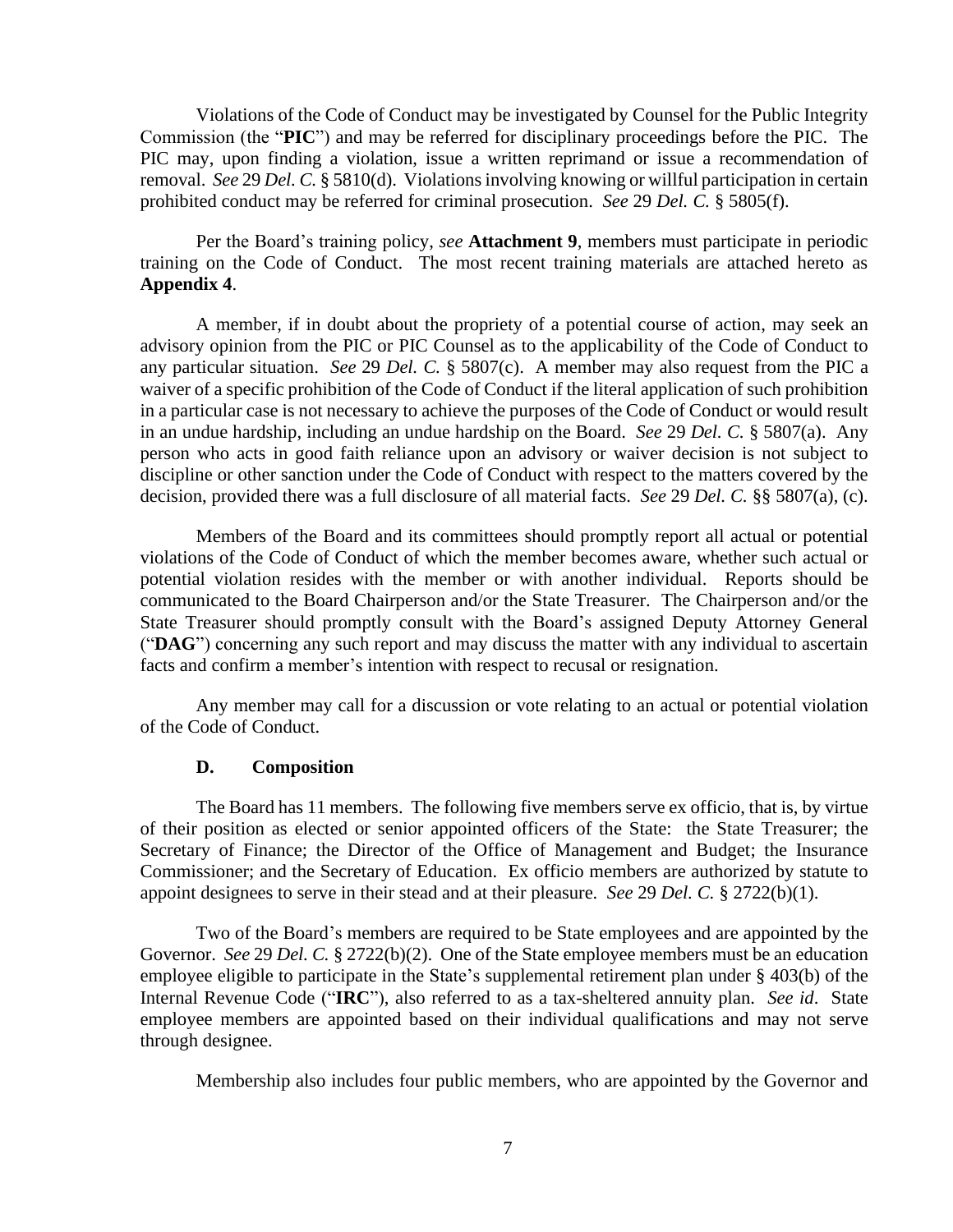qualified to serve based on their particular education or experience. *See* 29 *Del. C.* § 2722(b)(3). Public members may not serve through designee.

## **E. Board Chairperson**

The Chairperson of the Board is appointed by, and serves at the pleasure of, the Governor. *See* 29 *Del. C.* § 2722(c)(3). The Chairperson must be a public member. *See id*.

# **F. Board Member Terms**

Ex officio members' terms are coincident with the terms of their respective offices. Ex officio members serve as soon and for as long as they hold the elective or appointive positions identified in 29 *Del. C.* § 2722(b)(1).

Appointed members – the two State employee members and four public members – serve terms of up to three years. *See* 29 *Del. C.* § 2722(b)(3). Appointments must be staggered to ensure that no more than two appointed members' terms expire in any one calendar year. *See id.* Appointed members are eligible for reappointment. *See id.* There is no term limit for appointed members.

# **G. Removal**

There is no mechanism for the removal of ex officio Board members.

Appointed Board members, by statute, serve at the pleasure of the Governor and may be removed only by the Governor. The Board, if approved by majority vote of current Board members, may submit to the Governor a written recommendation of removal for an appointed member. Such recommendation must be based on cause, including violations of the Code of Conduct, failure to disclose conflicts of interest, or repeated failure to attend scheduled meetings.

Committee members can be removed for any reason by majority vote of the current members of the Board.

Designees can be removed at the discretion of the appointing official. The Board, by majority vote of its current members, may submit to the appointing official a written recommendation for removal of a designee, which recommendation shall be based on cause.

## **H. Standing Committees**

In February 2018, pursuant to Resolution No. 2018-1 (the "**Resolution**"), the Board dissolved its existing Program-based committee structure and adopted a committee structure based on committee function. As memorialized in the Resolution, the Board created a standing Investment Committee and standing Audit and Governance Committee (collectively, the "**Committees**") and vested the Committees with authority to review and make recommendations to the Board with respect to certain matters. A copy of the Resolution is attached hereto as **Appendix 5**.

The Investment Committee is charged with reviewing and making recommendations to the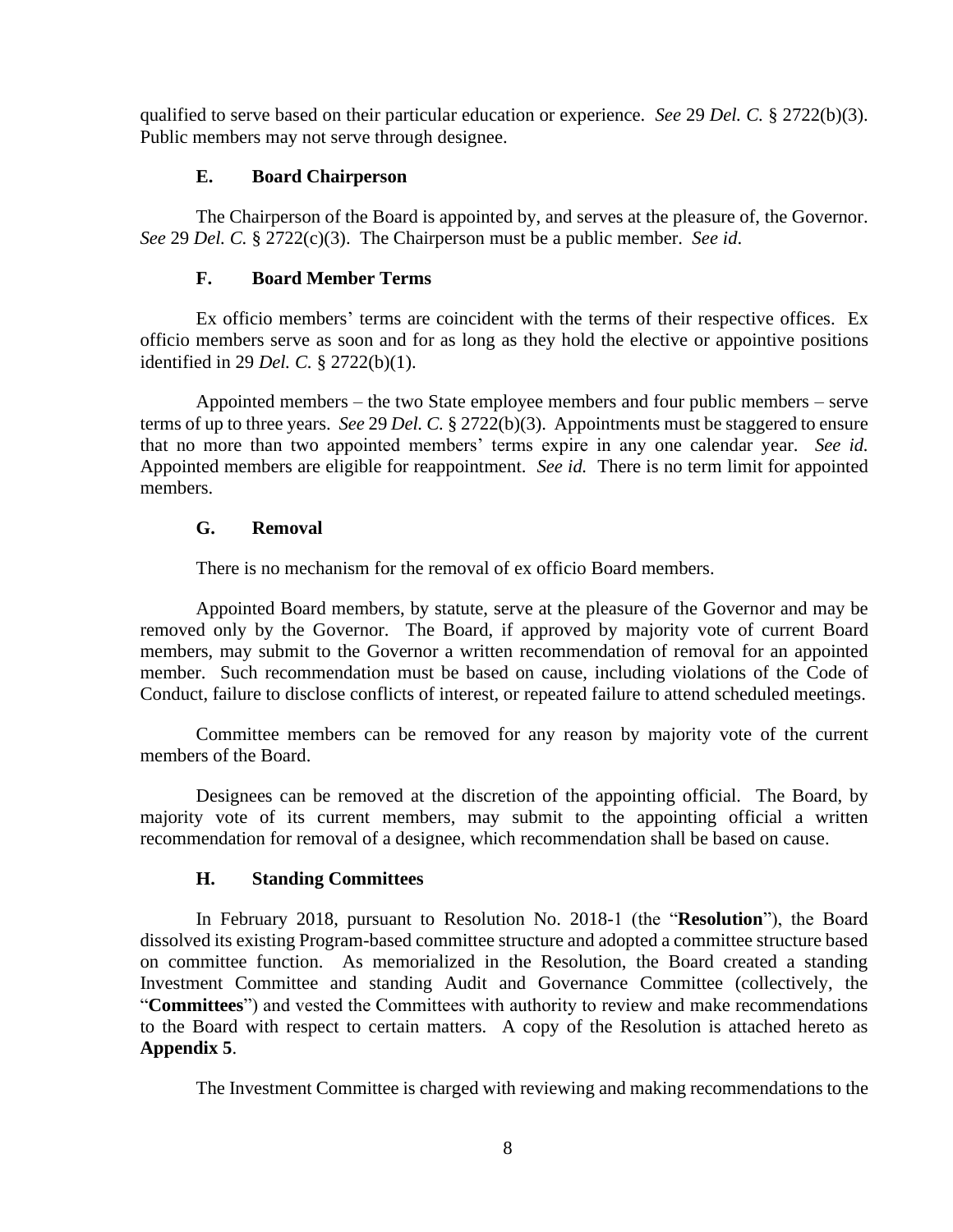Board with respect to all matters related to Program investment options and investment performance, as well as all other investment-related matters pertaining to the Programs as may be referred by the Board. The Audit and Governance Committee is charged with reviewing and making recommendations to the Board with respect to Plan audits, potential plan amendments, plan-related cybersecurity issues, and such other audit or governance matters pertaining to the Programs as may be referred by the Board.

Each Committee may have up to nine (9) members but must have at least five (5) members. Committee membership must include at least one (1) Board member and may include "outside" members who have relevant subject matter expertise. Committee members serve at the pleasure of the Board for such terms as the Board may decide, or until such member resigns or is removed.

Each Committee has a Chairperson who is appointed by, and who serves at the pleasure of, the Board for such term as the Board may decide, or until the Chairperson resigns or is removed. The Committees may elect (but to date have not elected) Vice Chairs to carry out Chairperson functions in the absence of a Chairperson. Vice Chairs serve at the pleasure of the Committee for such term as the Committee may decide, or until a Vice Chair resigns or is removed.

#### **I. Quorum; Voting; Proxies**

A majority of current members constitutes a quorum necessary to conduct a meeting of the Board or a Committee. *See* 29 *Del. C.* §§ 2722(c)(2), 10002(g).

Each member of the Board or a Committee, including an individual serving by designation, gets one vote with respect to any matter of public business. *See* 29 *Del. C.* §§ 2722(c)(2). The powers of the Board or a Committee may only be exercised by a majority vote of all members present. *See id.*

Members may not appear or vote by proxy, subject to the rights of ex officio members to appear and vote through designees.

## **J. Regular and Special Meetings; Agendas**

The Board is required to meet on a quarterly basis. *See* 29 *Del. C.* §§ 2722(c)(4). The State Treasurer and the Board Chairperson are authorized to call special meetings of the Board. *See id.* The Committees, per the Resolution, are required to attempt to meet at least four (4) times per year. Pursuant to the Resolution, the Board, a Committee Chairperson or the State Treasurer may call for a special Committee meeting.

Board and Committee Chairpersons, with the assistance of OST staff, normally set and prepare agendas for public meetings. In the absence of a Chairperson, the State Treasurer may set the agenda for any Board or Committee meeting. *See id*.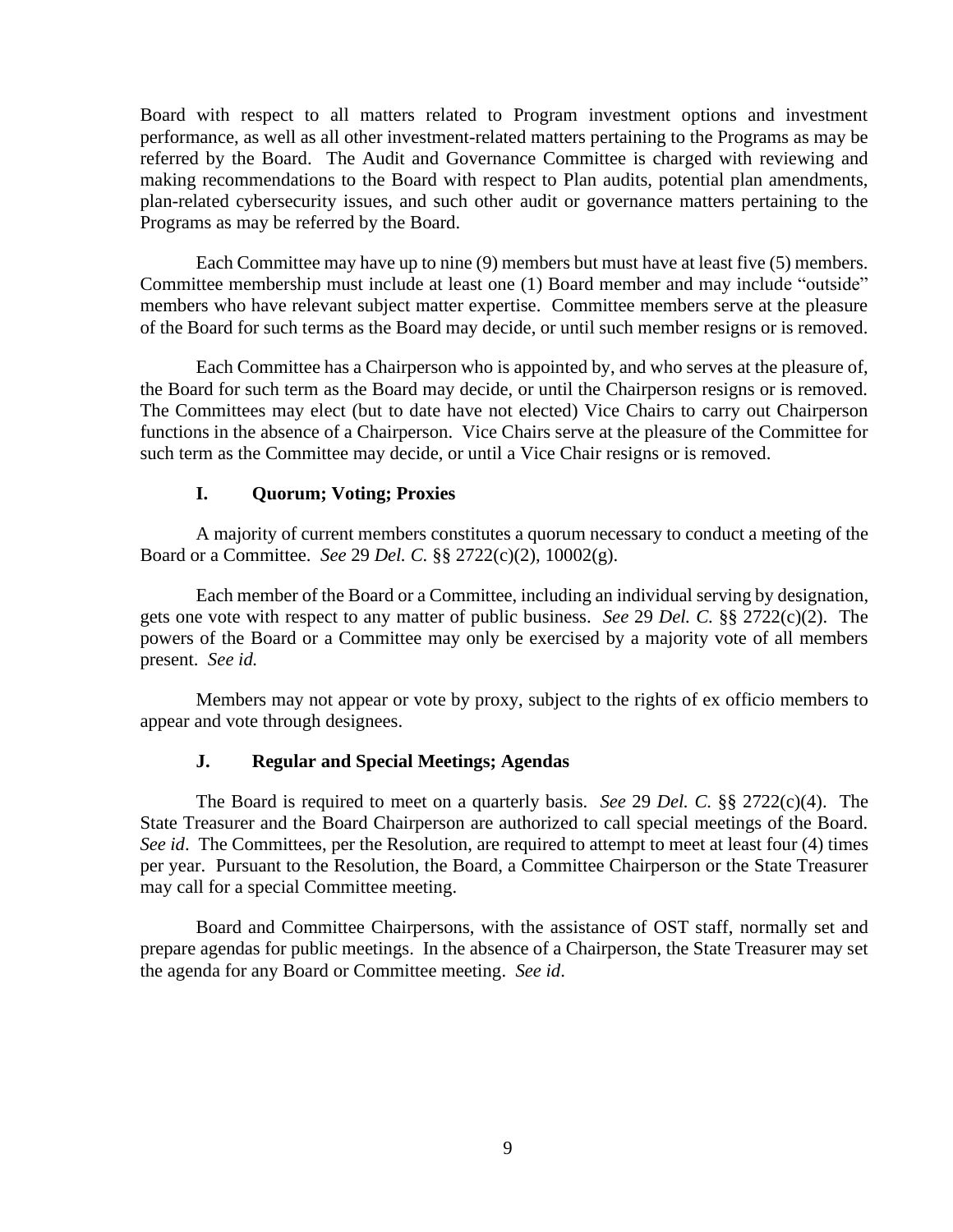## **CHAPTER II THE DEFERRED COMPENSATION PROGRAM**

#### **A. The DC Program, Generally**

The DC Program is authorized and governed by Chapter 60A of Title 29 of the Delaware Code. The DC Program is intended to create a vehicle through which State employees may, on a voluntary basis, provide for additional retirement income security. *See* 29 *Del. C.* § 6051. The DC Program is in addition to pension and other benefit programs provided by law for employees of the State. *See id*.

The DC Program encompasses three distinct plans: (1) the State's deferred compensation plan under IRC § 457(b) (the "**457(b) Plan**"); (2) the State's tax-sheltered annuity plan for certain education employees under IRC § 403(b) (the "**403(b) Plan**"); and (3) the State's employer match plan under IRC § 401(a) (the "**Match Plan**," and together with the 457 Plan and the 403(b) Plan, the "**DC Plans**").

All three DC Plans are administered through an integrated platform offered by a single recordkeeper that serves as the DC Program manager (presently, Voya). The DC Program manager, or one or more affiliates or third-parties, serves as the trustee for 457(b) Plan and Match Plan assets and as the custodian of 403(b) Plan assets. Captrust Financial Advisors ("**Captrust**"), through a merger with Cammack Retirement Group, serves as the Board's independent investment advisor and consultant and is a co-fiduciary with respect to the DC Plans.

#### **B. DC Plans – Overview**

#### *1. The 457(b) Plan*

The 457(b) Plan is a supplemental retirement plan available to all regular full-time or parttime employees of the State who are otherwise eligible for State employee benefits plans, but not including individuals hired on a temporary basis (*e.g.*, "casual/seasonal" employees) or consultants. The State does not make contributions to the 457(b) Plan.

Participants make contributions under salary reduction agreements, subject to annual contribution limits under federal law (presently, \$19,500). Participants who are 50 years of age or older are eligible to make additional elective deferrals or "catch-up" contributions up to the annual catch-up limit under federal law (presently, \$6,500). Additionally, in the three years prior to the year of retirement, a participant, in lieu of regular catch-up contributions, is eligible to make "special catch-up" contributions in amounts up to twice the normal annual limit (currently capped at \$39,000). Participants may designate all or a portion of their deferrals as pretax or after-tax (Roth) contributions. Participants may also "rollover" into the 457(b) Plan certain distributions from other eligible retirement plans.

Distributions are permitted after the occurrence of one of the following events: (a) severance from employment; (b) the first day of the calendar year in which the participant attains age 59 ½; and (c) the participant demonstrates an unforeseeable emergency. Required minimum distributions commence at age 72 for most participants. Loans are not permitted.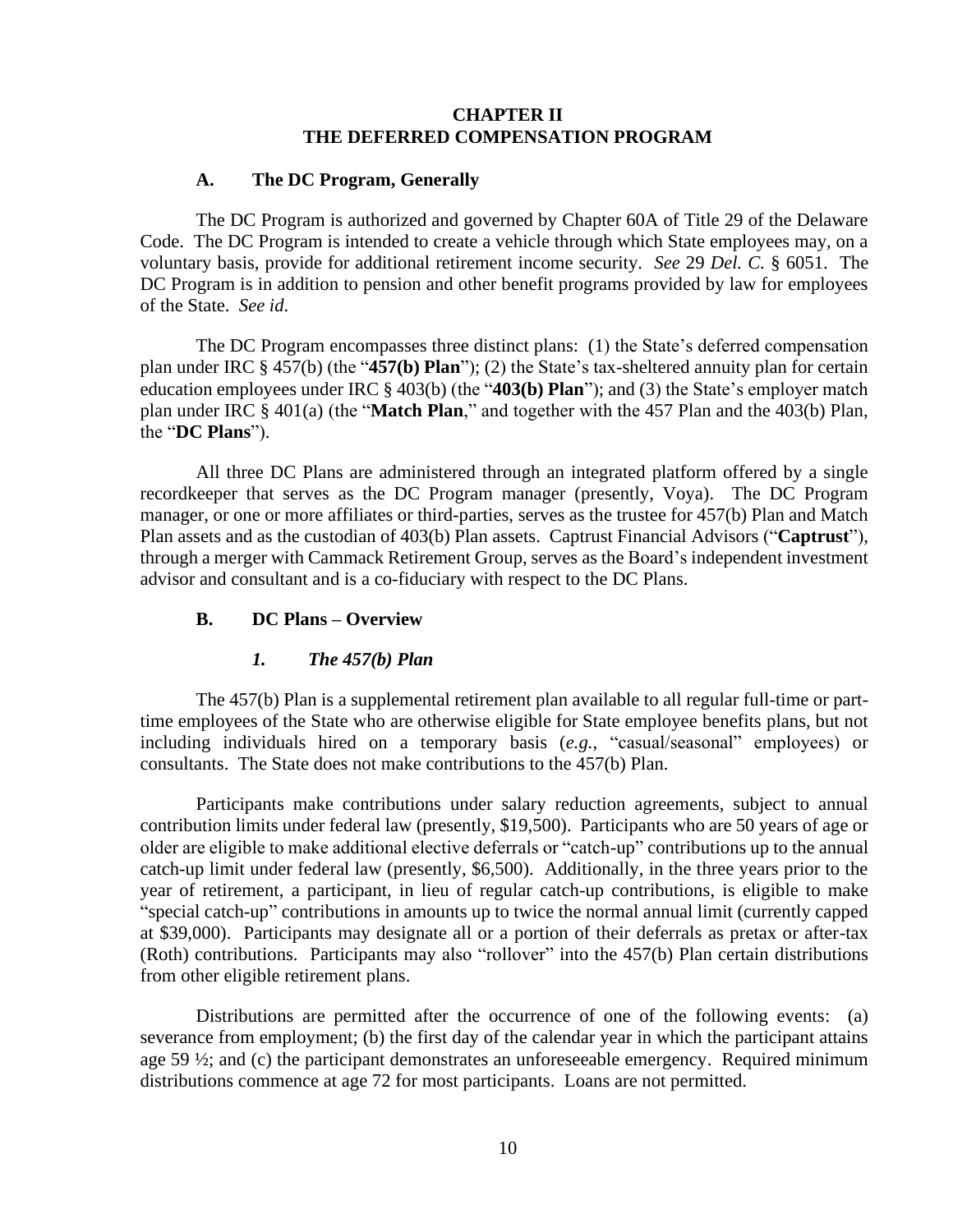Participants in the 457(b) Plan may invest only in:

- Savings accounts in federally insured banking institutions;
- U.S. government bonds or debt instruments;
- Life insurance and annuity contracts issued by companies subject to regulation by the Delaware Insurance Commissioner;
- Investment funds registered under the Investment Company Act of 1940; and
- Securities that are traded on the New York Stock Exchange, the NASDAQ Stock Market, or the American Stock Exchange (n/k/a NYSE American).

#### *See* 29 *Del. C.* § 6057A.

As of December 31, 2020, the 457(b) Plan held approximately \$841 million of assets. As of December 31, 2020, there were 10,048 participants actively contributing to 457(b) Plan accounts and 16,570 accounts with balances greater than \$0.

#### *2. The 403(b) Plan*

The 403(b) Plan is a supplemental retirement plan, also referred to as a tax-sheltered annuity plan, covering most part-time and full-time employees of the State's public schools and the Delaware Department of Education. The State does not make contributions to the 403(b) Plan.

Contributions are made pursuant to salary reduction agreements, subject to annual contribution limits under federal law (presently, \$19,500). Participants who are 50 years of age or older are eligible to make catch-up contributions up to the annual catch-up limit under federal law (presently, \$6,500). Participants may designate all or a portion of their deferrals as pretax or aftertax (Roth) contributions. Participants may also rollover into the 403(b) Plan certain distributions from other eligible retirement plans.

Distributions are generally not permitted until the occurrence of one of the following events: (a) severance from employment; (b) the participant attains age 59 ½; and (c) the participant requests and is entitled to a hardship withdrawal. Required minimum distributions commence at age 72 for most participants.

Prior to January 1, 2009, the 403(b) Plan permitted participants to take loans against their accounts. Loans are no longer permitted. Several impermissible loans made by legacy vendors after January 1, 2009 have been identified and have since been "grandfathered" through plan amendments.

Under federal law, participants in the 403(b) Plan may invest only in annuity contracts or mutual funds held in custodial accounts. For several decades, the tax-sheltered annuity program in this State was administered at the local district or school level and offered participants annuity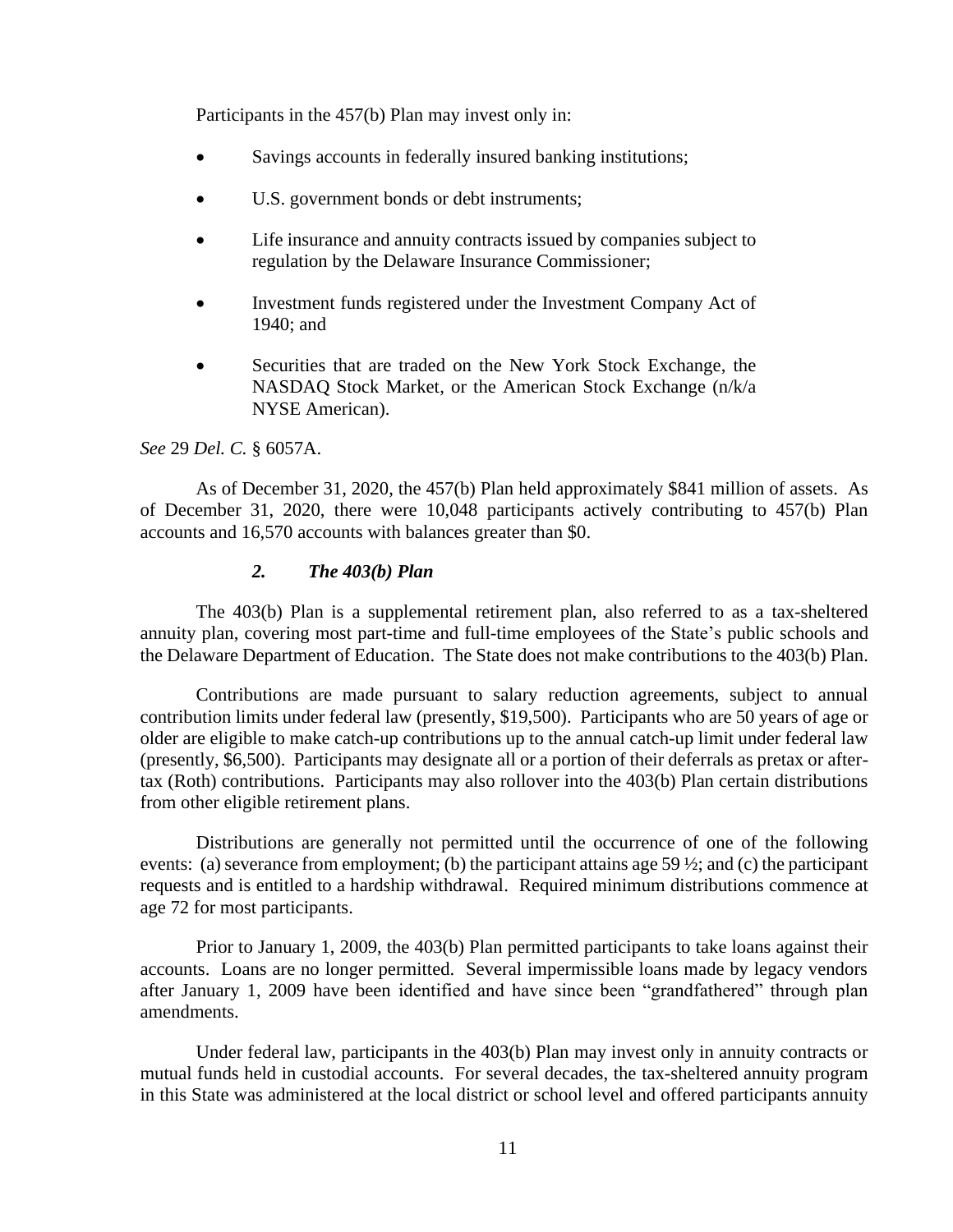products from more than 100 vendors. In 2009, in response to federal regulations, the State adopted a formal plan document and centralized oversight responsibility by vesting it in the DCC, the predecessor to the Board.<sup>5</sup> That same year, the DCC limited the investment options available to participants to certain annuity and mutual fund products offered by Voya and 13 other DCCapproved vendors (commonly referred to as "legacy vendors").

In 2016, the Board, as successor to the DCC, selected Voya as the sole record keeper for ongoing 403(b) Plan contributions. A portion of the assets formerly held by the legacy vendors (primarily in group contracts) was liquidated and transferred to Voya for reinvestment in the new investment options offered by Voya. As of December 31, 2020, the legacy vendors, including Voya, presently hold approximately \$296.7 million of 403(b) Plan assets (primarily in the form of individual annuity contracts) outside of the Voya platform (commonly referred to as "legacy assets"). The Board has certain limited obligations with respect to the legacy assets. OST, at the direction of the Board, has been engaged in an ongoing campaign to consolidate the legacy assets with other 403(b) Plan assets.

The General Assembly has been supporting the 403(b) Plan with annual appropriations of \$75,000 because administrative expenses, primarily audit and legal fees, have exceeded the State administrative fees collected from 403(b) Plan assets managed through the Voya platform.

As of December 31, 2020, approximately \$195.5 million of 403(b) Plan assets were being managed on the Voya platform, with another \$296.7 million in legacy assets. As of December 31, 2020, there were 5,626 participants contributing to 403(b) Plan accounts on the Voya platform and 7,002 unique participants with accounts on that platform. In addition, as of December 31, 2020, there were 6,863 legacy accounts.

## *3. The Match Plan*

The Match Plan is a defined contribution plan under IRS  $\S$  401(a). The Match Plan was established in 2001 and has been frozen since mid-2008. Employees of the State and employees of State-supported instrumentalities are eligible to participate after enrolling in the 457 Plan and making contributions to the 457(b) Plan for six months. The Match Plan is not available for temporary employees or consultants.

Under the Match Plan, subject to appropriations authorized by the General Assembly, the State contributes a certain amount per pay period to each participant who makes a deferral into the 457(b) Plan.<sup>6</sup> Between January 2001 and July 2008, the State contributed \$10 per pay period. In 2008, the General Assembly passed legislation, S.B. 300, which suspended contributions under the Match Plan. The State has not made contributions to the Match Plan since that time. It is unclear if or when the General Assembly will authorize contributions to resume.

<sup>&</sup>lt;sup>5</sup> Participants with individual contracts issued by a vendor prior to January 2009, typically referred to as the "orphan" accounts, have been excluded from the 403(b) Plan in accordance with U.S. Department of Labor guidance.

<sup>&</sup>lt;sup>6</sup> The Match Plan does not allow participant contributions other than rollover contributions from another plan qualified under IRS § 401(a).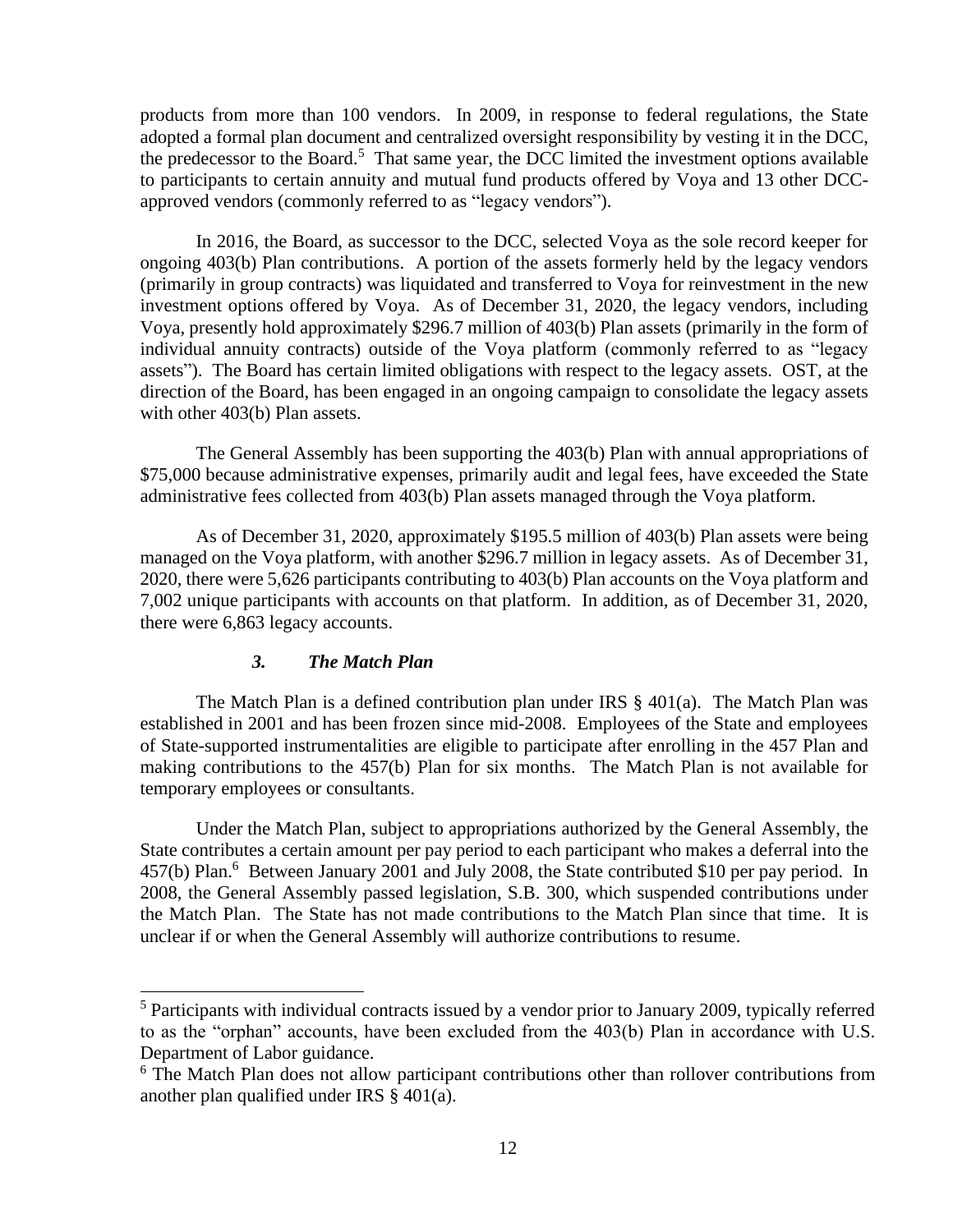Distributions are permitted after severance from employment, or when the participant reaches retirement age and in fact retires. In-service distributions presently are not permitted. Required minimum distributions commence at age 72 for most participants. Loans are not permitted.

The General Assembly has supported the Match Plan with appropriations because fees associated with annual audits and legal services have exceeded State administrative fees collected from Match Plan participants.

As of December 31, 2020, the Match Plan had approximately \$25.6 million of assets and 8,991 participants.

## **C. Investment Architecture**

The DC Program is voluntary and participant directed. The DC Program is designed to afford participants with a sufficiently diverse set of investment options that encompass a variety of risk/reward characteristics to enable participants to adequately diversify their supplemental retirement portfolios.

The DC Program includes a multi-tiered investment architecture providing participants with three overarching types or "tiers" of investment options:

#### *Tier 1 – Default Options*

Tier 1 includes a family of target date retirement funds that have been selected as the DC Program's default investment options Retirement date funds have the primary objective of providing asset allocation strategies for participants using a methodology that allows for a gradual reallocation (commonly referred to as a "glide path") of assets to more conservative strategies as the participant approaches the fund's stated retirement date. Tier 1 is designed to allow participants to choose the time horizon that suits their specific financial goals by selecting the anticipated retirement year in the fund's name.

#### *Tier 2 – Core Options*

Tier 2 consists of "core" investment options of actively and passively managed funds selected from among the major asset classes, as well as a group annuity product offered by Voya. Participants who are comfortable selecting and allocating contributions among core investment options may do so. Participants also have the option of having their core investments selected and managed professionally by a third-party investment advisor (presently, Morningstar), subject to the payment of additional fees to the investment advisor and/or DC Program manager.

#### *Tier 3 – Brokerage Window*

Tier 3 offers a self-directed brokerage account option (presently offered through TD Ameritrade) that provides participants with the opportunity to allocate their contributions to investments not otherwise offered in the investment array. Participants in the 457 Plan and the Match Plan can invest in a broad array of individual stocks and bonds, exchange traded funds and mutual funds. Participants in the 403(b) Plan are limited to investing in mutual funds through the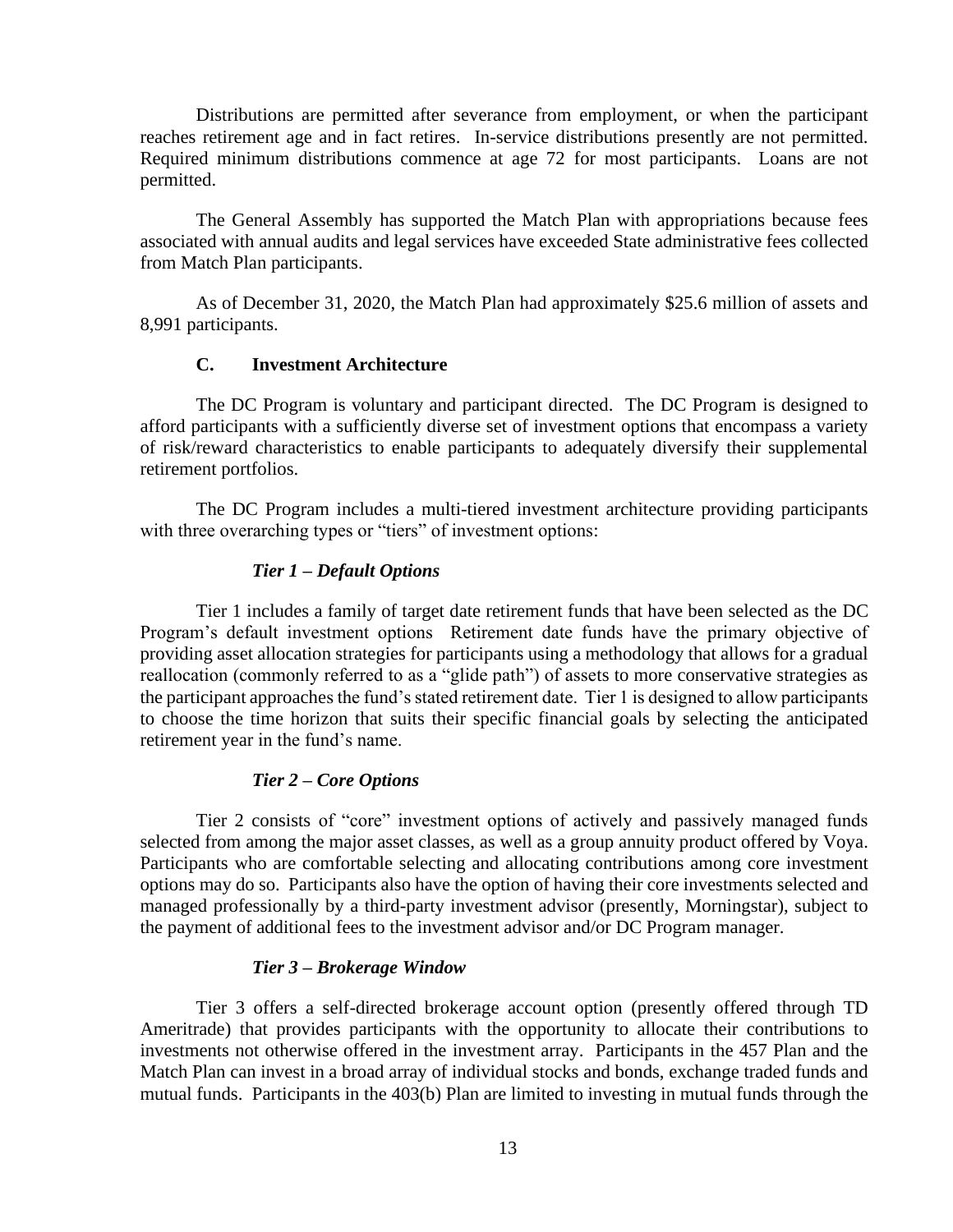brokerage window. Tier 3 is designed for participants who desire a more expansive universe of investment options, and who have the time and ability to build their own portfolios. Each participant who selects the brokerage account option is assessed an annual fee by the DC Program manager and will incur fees imposed by the brokerage firm.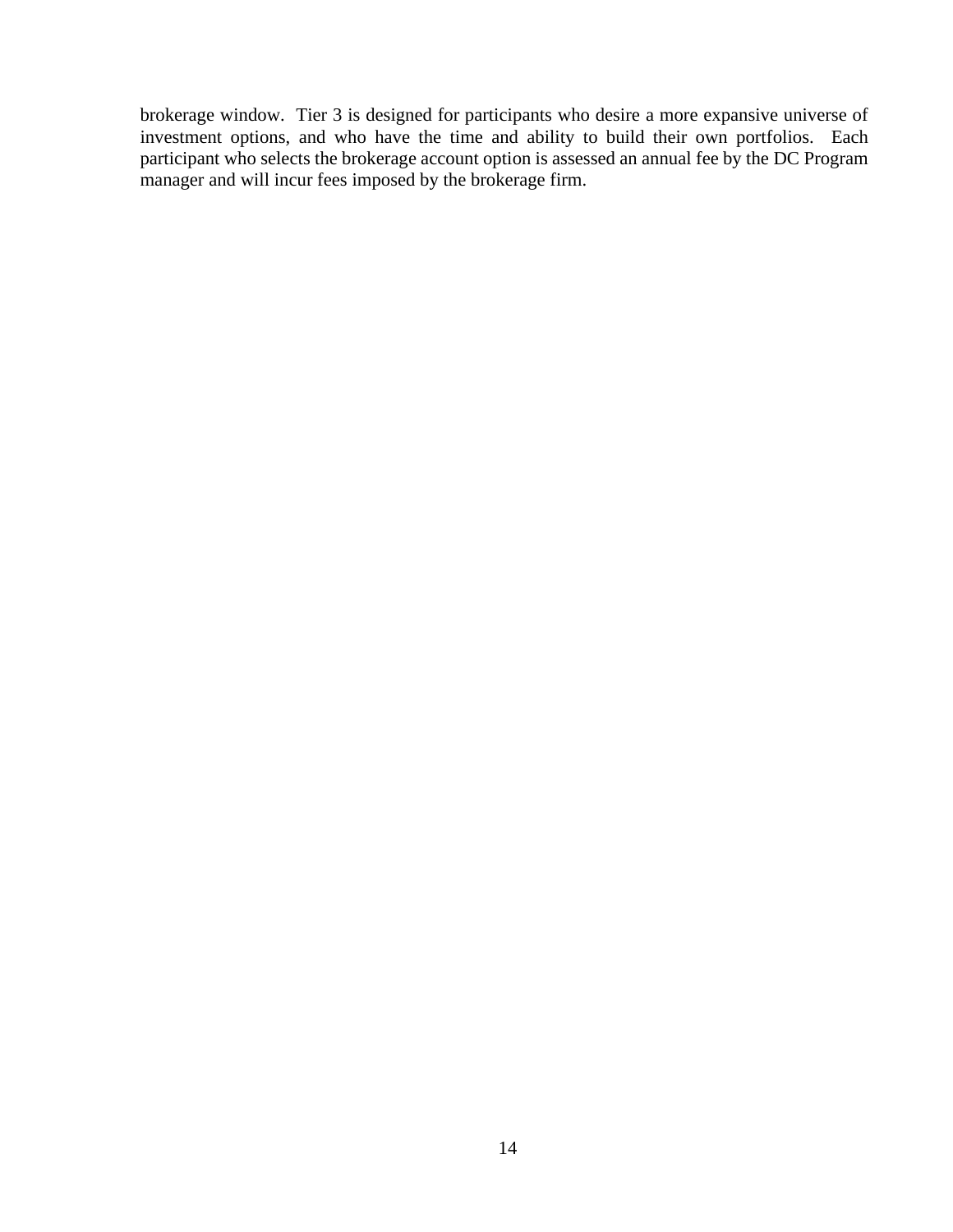## **CHAPTER III THE 529 COLLEGE INVESTMENT PROGRAM**

#### **A. The College Program, Generally**

The College Program is intended to create a vehicle through which residents of Delaware and other states may save for qualified education expenses on a tax-favored basis by contributing to accounts authorized under IRC § 529. The College Program consists of a single college investment plan<sup>7</sup> authorized and governed by IRC  $\S$  529 and Subchapter XII, Chapter 34 of Title 14 of the Delaware Code (the "**529 Plan**").<sup>8</sup>

The College Program presently is made available through an online platform offered by Fidelity Investments. Various Fidelity entities administer the College Program, serve as the sole recordkeeper for the 529 Plan and manage the Fidelity mutual funds that serve as investment options for 529 Plan participants. Captrust serves as the Board's independent investment advisor and consultant and is a co-fiduciary with respect to the 529 Plan.

#### **B. The 529 Plan - Overview**

The Plan provides an opportunity for participants to take an active role in saving for education through a tax-advantaged vehicle. The 529 Plan has a maximum contribution limit of \$350,000 per account. Under current law, contributions to 529 Plan accounts are not deductible and do not provide any tax credit or deduction under federal or state law.

The 529 Plan is participant-directed. Consistent with federal and state law, participants may only move money among investment portfolios within an existing account twice during a calendar year, or when the account owner changes the beneficiary of the account to another family member of the original beneficiary. *See* 26 U.S.C. § 529(b)(4); 14 *Del. C.* § 3489(e). Account owners may change the allocation of future contributions at any time.

Account assets can be withdrawn without taxation on growth if used to satisfy tuition and other qualified expenses at most colleges and universities. In addition, up to \$10,000 of an account's assets may be used each year to pay for tuition expenses at public, private, and religious elementary and secondary educational institutions. Finally, subject to a lifetime limit of \$10,000, account assets may be withdrawn and used to pay the principal or interest on a qualified education loan of the designated beneficiary or a sibling of the designated beneficiary.

The assets are held collectively in a trust that contains several investment portfolios. Board members serve as trustees under the trust document. Money held in the trust is used to purchase units of one or more of the trust's investment portfolios. Trust units are held in brokerage accounts and are municipal securities subject to regulation by the Municipal Securities Rulemaking Board. Units are not registered with the Securities and Exchange Commission (or any state securities commission).

<sup>&</sup>lt;sup>7</sup> Unlike the DC Plans, the 529 Plan does not have a formal "plan" document.

<sup>&</sup>lt;sup>8</sup> The State has not adopted a prepaid tuition plan authorized under IRC  $\S$  529.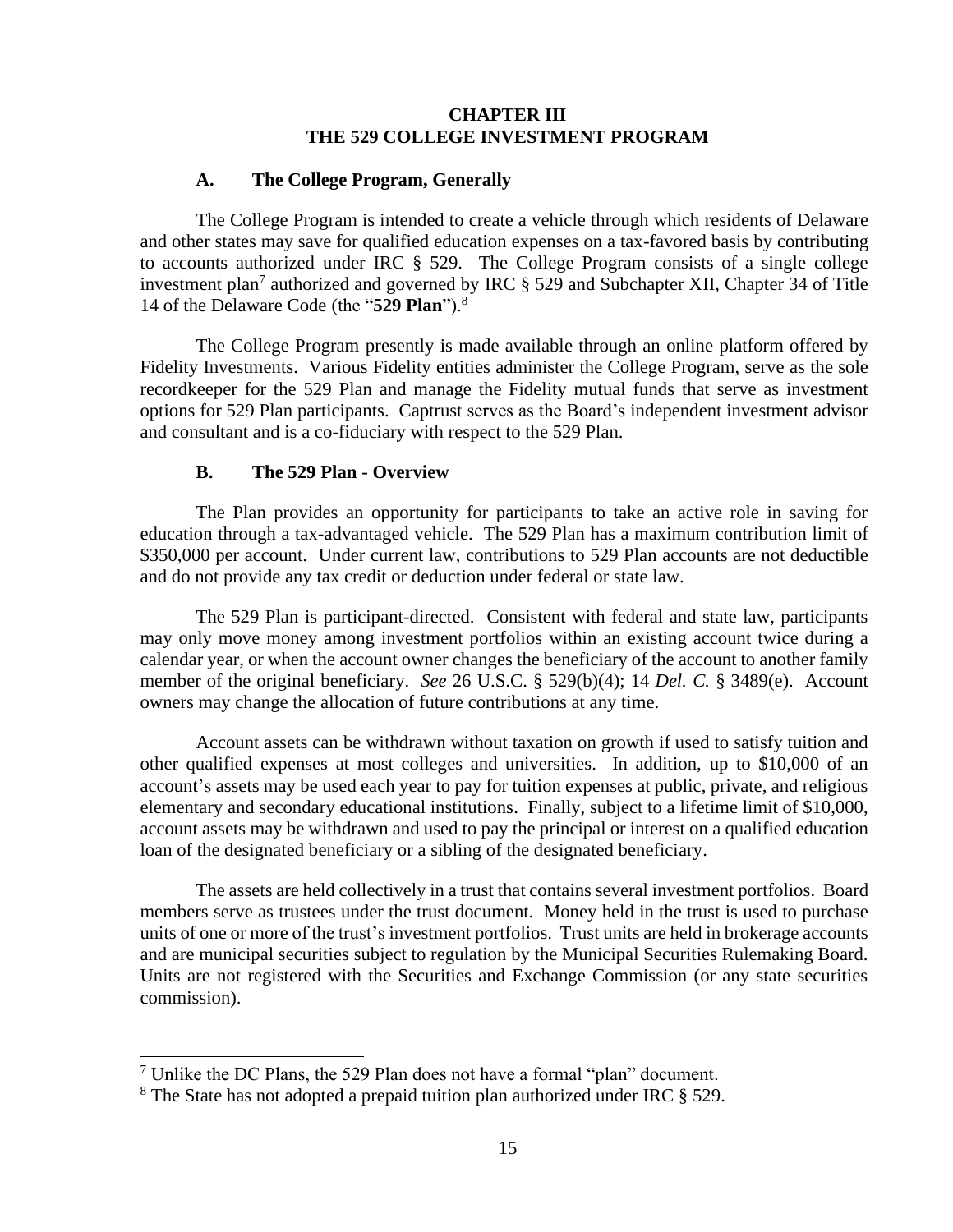As of December 31, 2020, the 529 Plan had approximately \$728.3 million of assets and 22,346 accounts with balances greater than \$0.

## **C. Investment Architecture**

The 529 Plan offers participants an array of professionally managed Fidelity investment options to enable diversification across a range of risk levels, asset classes, and investment strategies in order to accommodate the participants' varying needs and risk tolerances. Participants have the option of selecting an age-based strategy, or they may create a custom strategy consistent with their particular investment goals. Participants following a custom strategy could choose to invest with an age-based option, a static allocation option, one or more individual fund options, or any combination of the forgoing. Participants also have the option of a bank deposit portfolio.

## *Age-Based Options*

The 529 Plan's investment array presently includes multiple aged-based options tied to a beneficiary's year of birth. Age-based options are "fund of funds" investment portfolios with "glide path" strategies that reallocate assets to more conservative fund investments as the beneficiary approaches college enrollment age. Participants may select investment portfolios invested in actively managed funds, passively managed index funds, or a blend of actively managed and index funds.

## *Static Allocation Options*

The investment array presently includes six "static" allocation options – meaning that the target asset class allocations do not change over time. Each static investment portfolio is a "fund of funds" that invests in either actively or passively managed funds. Participants have three allocation options - aggressive growth, moderate growth, and conservative.

## *Individual Fund Options*

The investment array presently includes five investment portfolios that are each invested in a single underlying index-based fund or an actively managed money market fund. The individual fund options allow participants to construct diversified portfolios and investment styles matching their risk tolerances, asset class preferences, time horizons, and expected returns. Options presently include two U.S. equity funds, one non-U.S. equity fund, one investment-grade debt fund, and one short-term debt (money market) fund.

## *Bank Deposit Option*

The 529 Plan currently offers a bank deposit option. This portfolio is composed exclusively of deposits in an FDIC-insured interest-bearing omnibus negotiable order of withdrawal (or "NOW') deposit account.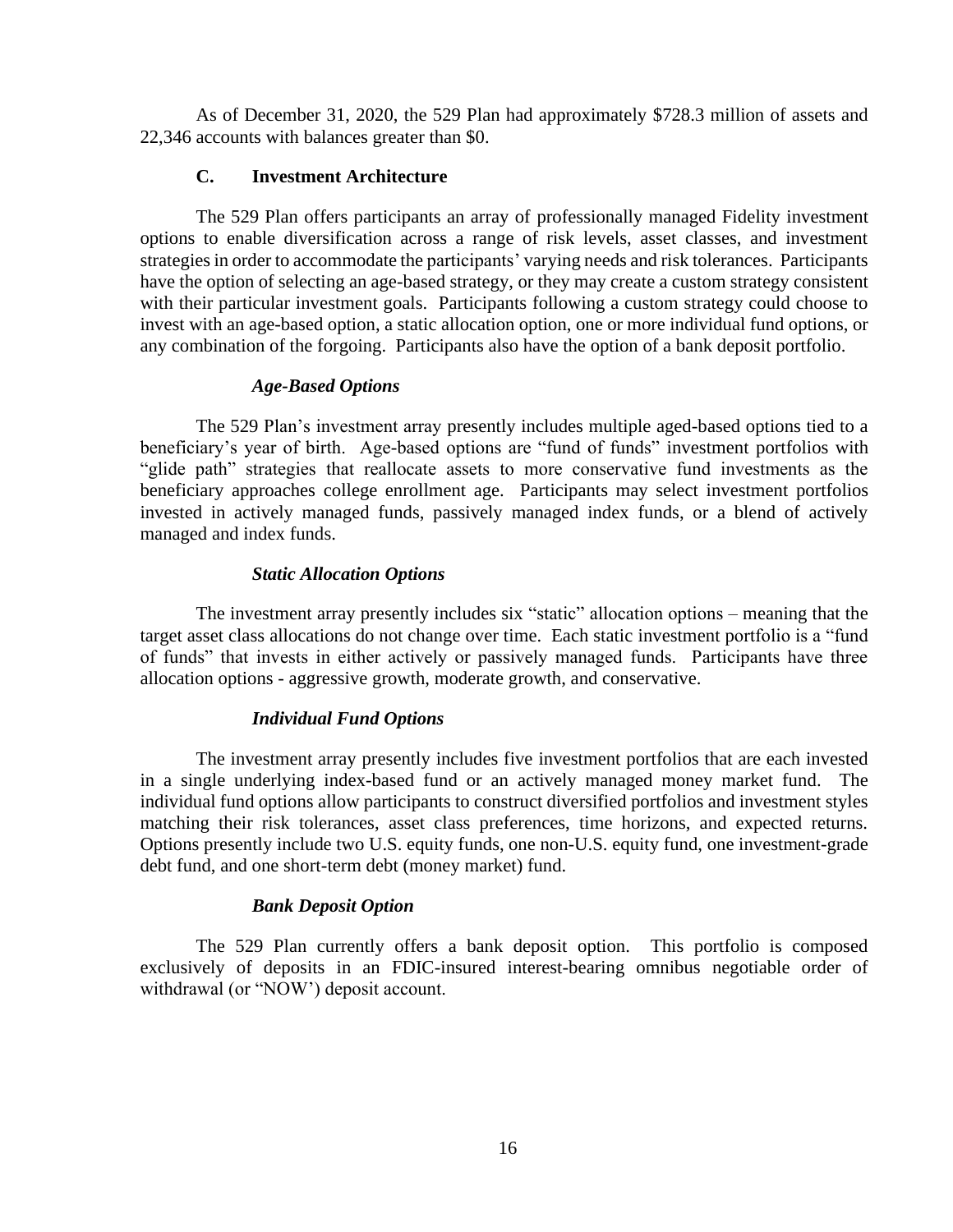## **CHAPTER IV THE 529A ABLE PROGRAM**

#### **A. The ABLE Program, Background**

The ABLE Program is a vehicle that allows individuals with blindness or other qualifying disabilities to save for a broad range of disability-related expenses on a tax-advantaged basis while preserving eligibility for benefits from Social Security, Medicaid and other federal programs. The ABLE Program consists of a single plan<sup>9</sup> authorized and governed by IRC  $\S$  529A and Chapter 96A of Title 16 of the Delaware Code (the "**ABLE Plan**").

Shortly after its creation, the Board created a task force to study available options for implementing the ABLE Program and make recommendations to the Board. The task force, chaired by the State Treasurer, considered multiple possible paths, including having a stand-alone Delaware plan, joining the "National ABLE Alliance," an Illinois-led, multi-state consortium, and contracting with another "host" state. The task force, after a series of public meetings, ultimately recommended the consortium option. The Board, at a meeting held on October 24, 2017, discussed the task force's recommendation, considered the pros and cons of the various options, and voted to join the National Able Alliance ("**Alliance**"). During the remainder of 2017 and through the first half of 2018, the operational elements for the State's ABLE Program were finalized. The ABLE Plan was launched through the Alliance in June 2018.

The Alliance is a coalition of states that has partnered to share a uniform program and program manager, while maintaining member states' independence and ability to provide high quality plans that meet the needs of their particular constituents. The Alliance offers a set of common program elements, services and costs to each member's plan. As of April 30, 2021, there are 18 members of the Alliance - 17 member states and Washington, D.C.

In connection with joining the consortium, Delaware entered into the ABLE Interstate Agreement (the "**Interstate Agreement**") with the other Alliance members. Pursuant to the Interstate Agreement, the members created the ABLE Consortium Advisory Committee, which consists of a representative from each member jurisdiction, to make recommendations to the members with respect to the implementation and maintenance of the consortium program, including the selection of a lead or "facilitator" state, the fair apportionment of shared expenses, and procurement-related issues. Each member's representative gets one vote.

Under the Interstate Agreement, the facilitating state, Illinois, is responsible for conducting procurement processes for the selection of a program manager to provide investment and recordkeeping services and entering into an "umbrella contract" with the successful bidder on terms and conditions approved by majority vote of the Committee. The facilitating state has authority to engage, at its expense, a consultant to advise on the procurement of a program manager.<sup>10</sup> As contemplated in the Interstate Agreement, the members (other than the facilitating state), including Delaware, have negotiated and entered into "implementing agreements" to

 $9$  As with the 529 Plan, the ABLE Plan does not have a formal "plan" document.

<sup>&</sup>lt;sup>10</sup> Illinois engaged Marquette Associates as a consultant to assist with its duties as the facilitating member.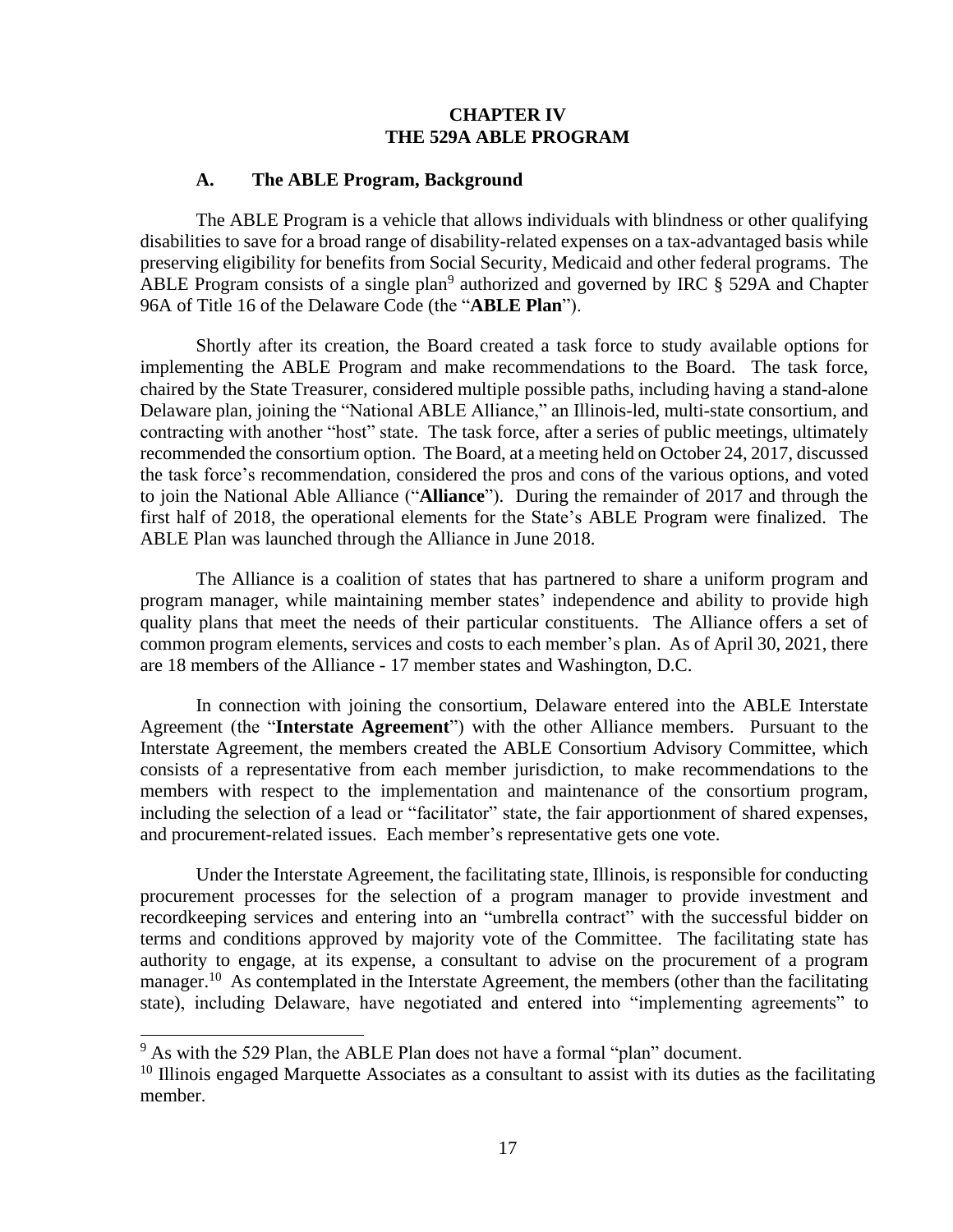directly engage the services of the program manager. The implementing agreements are coterminous with the umbrella agreement, unless earlier terminated by a member state. A member state may only withdraw from the Interstate Agreement upon termination of its respective implementing agreement.

Delaware's ABLE Program, as with other state's programs, presently is made available through an online platform offered by the selected program manager, Ascensus College Savings Recordkeeping Services, LLC ("**Ascensus**"). 11 BlackRock, Schwab, and Vanguard provide most of the underlying mutual funds and/or ETFs available through the program's investment options. The Captrust consulting engagement covers ABLE-related services, but those services must be specifically requested by the Board or a Committee and are separately billed on an hourly basis.

## **B. The ABLE Plan – Overview**

An ABLE account may be established for an individual with a disability who is the designated beneficiary and owner of the account. *See* 29 *Del. C.* § 9605A(a). A designated beneficiary may have only one ABLE account. *See* 26 U.S.C. § 529A(b)(1)(B); 29 *Del. C.* § 9606A(a). Any person may make a contribution to an account once it is opened. *See* 29 *Del. C.*  $§ 9605A(b).$ <sup>12</sup>

Under IRC § 529A, there is an annual contribution limit of \$15,000 per account (from all sources), subject to certain exceptions for designated beneficiaries who are employed.<sup>13</sup> Total account balance limits vary by state. Delaware has limited ABLE Plan account balances to the maximum amount allowed to be contributed to a 529 Plan account - \$350,000. *See* 29 *Del. C.* § 9606A(c). Under current law, subject to the limited "savers credit" exception, contributions to ABLE Plan accounts are not deductible and do not provide any federal or state tax credit or deduction. 14

<sup>&</sup>lt;sup>11</sup> The umbrella agreement with Ascensus expires December 7, 2021 but may be extend by the members for up to five years with the mutual consent of the program manager. Illinois presently is conducting a procurement process and may select and engage a new program manager prior to the expiration date.

<sup>&</sup>lt;sup>12</sup> Delaware does not have an estate tax or gift tax. Certain transactions related to an ABLE Plan account may be subject to federal gift and generation-skipping taxes. Under federal law, in each calendar year, an individual other than the account owner may contribute up to the gift tax limit – currently \$15,000 – to the account without the contribution being considered a taxable gift. In addition, a transfer of an account to a person who is not a member of the family will subject the account owner to federal gift and generation-skipping transfer taxes.

 $13$  An account owner who is employed and who is not contributing to a defined contribution plan, an annuity contract or an eligible deferred compensation plan may contribute the lesser of the account owner's compensation for the year or the amount equal to the poverty line for a one-person household for the prior year. *See* 26 U.S.C. § 529A(b)(2)(B)(ii).

<sup>14</sup> As a result of the Tax Cuts and Jobs Act of 2017, certain designated beneficiaries (*i.e.*, individuals who are 18 years of age or older, who are not a dependent or a full-time student, and who meet the income requirements) may be eligible to claim a nonrefundable "saver's credit" for a percentage of their contributions.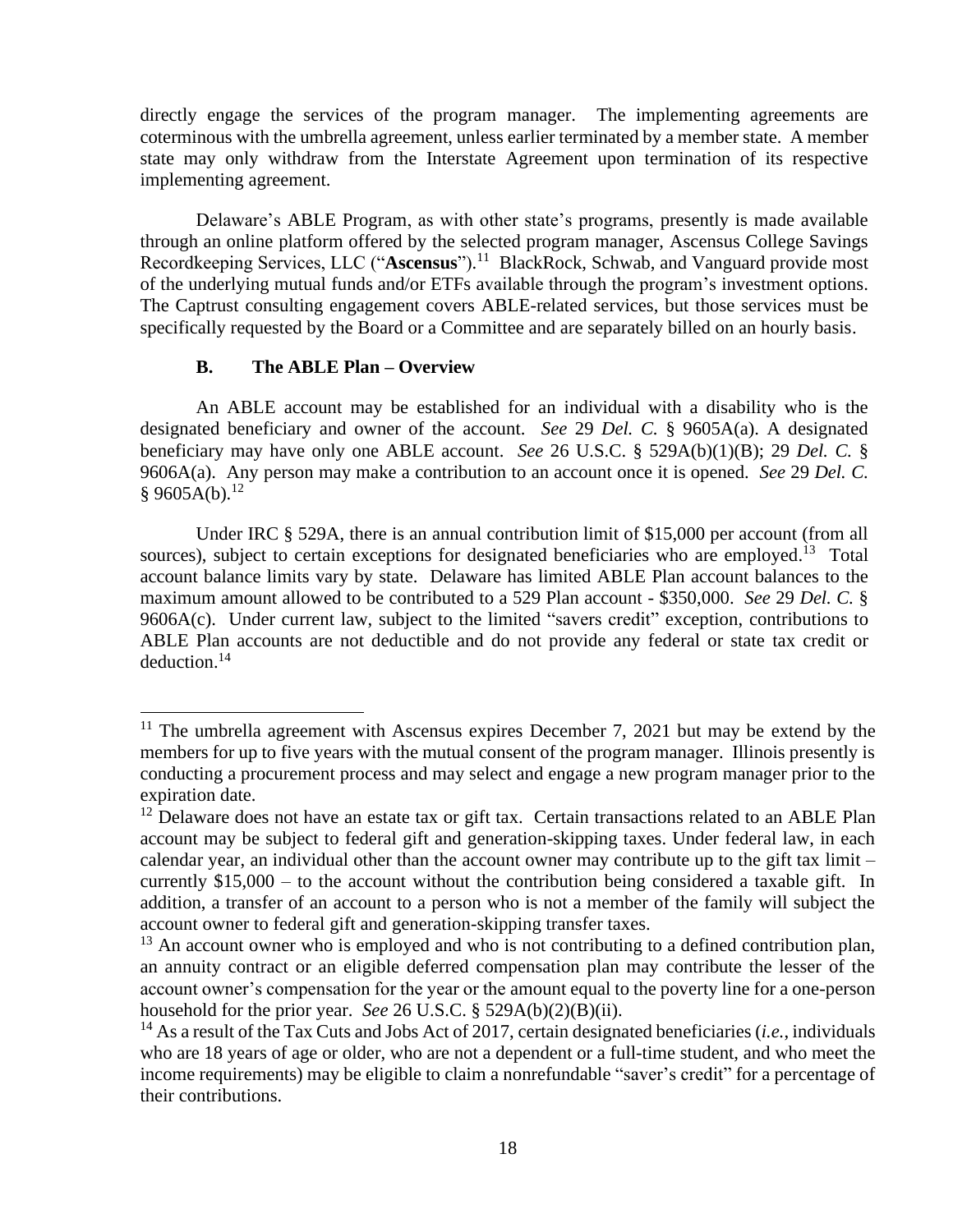The ABLE Plan is participant-directed. Consistent with federal and state law, participants may only move money among investment portfolios within an existing account twice during a calendar year, or upon a change in account owner to an eligible individual who is a member of the family. *See* 26 U.S.C. § 529A(b)(4); 16 *Del. C.* § 9606A(d). Account owners may change the allocation of future contributions at any time.

Account assets can be withdrawn without taxation of growth if used to satisfy qualified disability expenses. There is no federal or state income tax on qualified withdrawals. Upon the death of an ABLE Plan beneficiary, funds remaining in an ABLE Plan account can be used by the decedent's estate to pay for outstanding qualified disability expenses, including funeral and burial costs. Funds remaining subsequent to these payments will be transferred to the decedent's estate and may be subject to "clawback" under applicable Medicaid laws and regulations. *See* 26 U.S.C. § 529A(f). Delaware prohibits State agencies from seeking to recoup certain Medicaid funds spent on behalf of a deceased beneficiary. *See* 16 *Del. C.* § 9607A(c). Notwithstanding that law, Delaware's Division of Medicaid and Medical Assistance may be obligated under federal law namely, Section 1917(b)(1) of the Social Security Act - to recoup Medicaid funds spent on behalf of a deceased beneficiary over the age of 55, or Medicaid funds expended for certain beneficiaries in nursing facilities, intermediate care facilities, or similar institutions.

The assets of each member state are held collectively in that certain Ascensus ABLE Consortium Trust. Ascensus serves as the administrator of the trust and uses contributions to purchase units of one or more of the trust's investment portfolios in accordance with the directions of the participants. The assets of each member plan participating in the Alliance are held and accounted for in a separate series of the trust. No other series has any claim on the assets held in a member plan's series. Trust units are municipal securities subject to regulation by the Municipal Securities Rulemaking Board. Units are not registered with the Securities and Exchange Commission (or any state securities commission).

The State is entitled to collect certain administrative fees under the ABLE Plan. Due to the small size of the ABLE Plan, the State has collected less than \$100 of administrative fees since the plan went live in June 2018. To date, legal and auditing expenses for the ABLE Plan have been minimal. Other administrative expenses likewise have been minimal, primarily because OST has been providing staffing for ABLE Plan oversight from its general fund budget.

As of December 31, 2020, the ABLE Plan had approximately \$1.2 million of assets and 115 accounts with balances greater than \$0. The Alliance as a whole had approximately \$142.9 million of assets and 17,700 accounts with balances greater than \$0.

## **C. Investment Architecture**

The ABLE Plan offers account owners six professionally managed investment options to enable diversification across a range of risk levels. Account owners also have the option of a checking account.

#### *Target Risk Options*

The investment array presently includes six investment portfolios that are invested in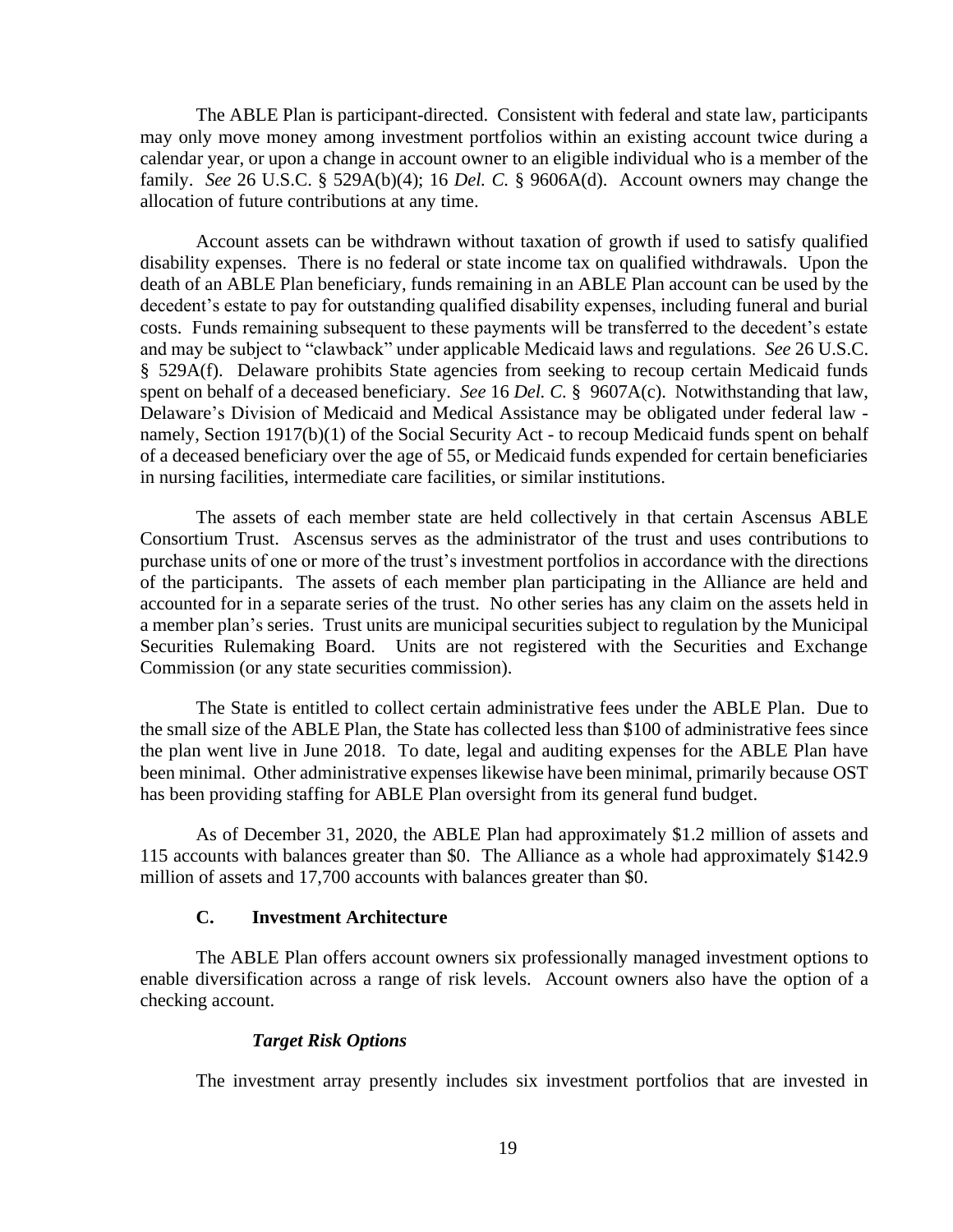varying degrees in nine underlying index-based stock and bond funds and ETFs, with two conservative options also invested in a high yield savings account. The Target Risk Options allow participants to construct diversified portfolios and investment styles matching their risk tolerances and asset allocation preferences.

The Aggressive Option seeks to provide long-term capital appreciation with very low income potential and allocates approximately 90% of its assets to stocks and 10% to investmentgrade bonds. The Moderately Aggressive Option seeks to provide long-term capital appreciation with low income potential and allocates approximately 75% of its assets to stocks and 25% to bonds. The Growth Option seeks to provide capital appreciation and low current income and allocates approximately 60% of its assets to stocks and 40% to bonds. The Moderate Option seeks to provide capital appreciation and moderate current income and allocates approximately 45% of its assets to stocks and 55% to bonds. The Moderately Conservative Option seeks to provide moderate current income, low capital appreciation and moderate capital preservation and allocates approximately 30% of its assets to stocks, 45% to bonds and 25% to cash. The Conservative Option seeks to provide substantial capital preservation, limited current income and very low capital appreciation and allocates approximately 10% of its assets to stocks, 30% to bonds and 60% to cash.

#### *Checking Option*

The Checking Option is designed to meet the needs of account owners looking for capital preservation and who require a transactional account. The Checking Option invests 100% of its assets in FDIC-insured checking accounts held at Fifth Third Bank. Account owners who invest in the Checking Option are able to write checks or use a debit card to pay for qualified disability expenses.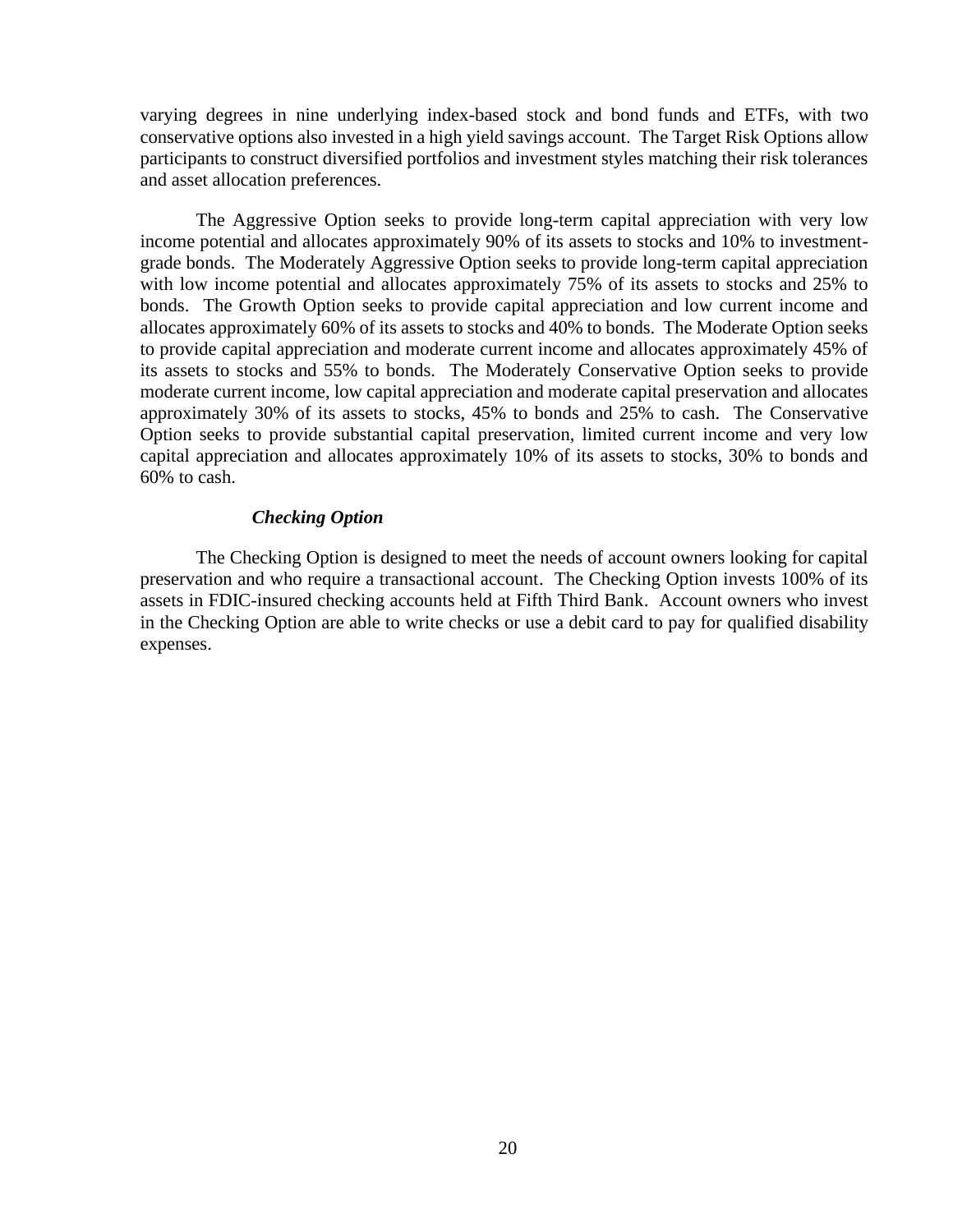# **CHAPTER V THE OFFICE OF THE STATE TREASURER**

OST serves as the administrative support agency for the Board and its Committees and handles all aspects of procurement for Board-related matters. OST also performs certain operational functions for the Plans.

# **A. Administrative Support**

OST staff members perform numerous administrative tasks in support of the Board and its Committees, including:

- Assisting with the orientation and onboarding of new members;
- Maintaining public-facing webpages for the Board and Plan-related documents and information;
- Preparing draft agendas for, and coordinating and hosting, public Board and Committee meetings;
- Preparing Board and Committee meeting minutes;
- Responding to requests for public records directed to the Board or a committee, or their respective members, including lodging objections when necessary and identifying, producing and redacting responsive documents;
- Coordinating and hosting member educational training;
- Working with the DAG and, when necessary, outside tax counsel and the Board's consultant to identify and address Plan-related legal or operational issues;
- Serving as the liaison between the Board and the Auditor of Accounts in connection with the selection of external auditors; and
- Working with the DAG and, when necessary, outside tax counsel to prepare draft Plan amendments.

# **B. Procurement**

OST handles all aspects of procurement for the Board. OST staff members, typically director-level employees, oversee and perform all procurement-related functions for Plan-related matters. OST staff members prepare and post requests for proposals and solicit bids from entities desiring to provide consulting, recordkeeping and other services to the Board or a Plan and work with the DAG to ensure compliance with the State's Procurement Code, 29 *Del. C.* Ch. 69, and other applicable laws and regulations. OST staff members frequently sit on proposal evaluation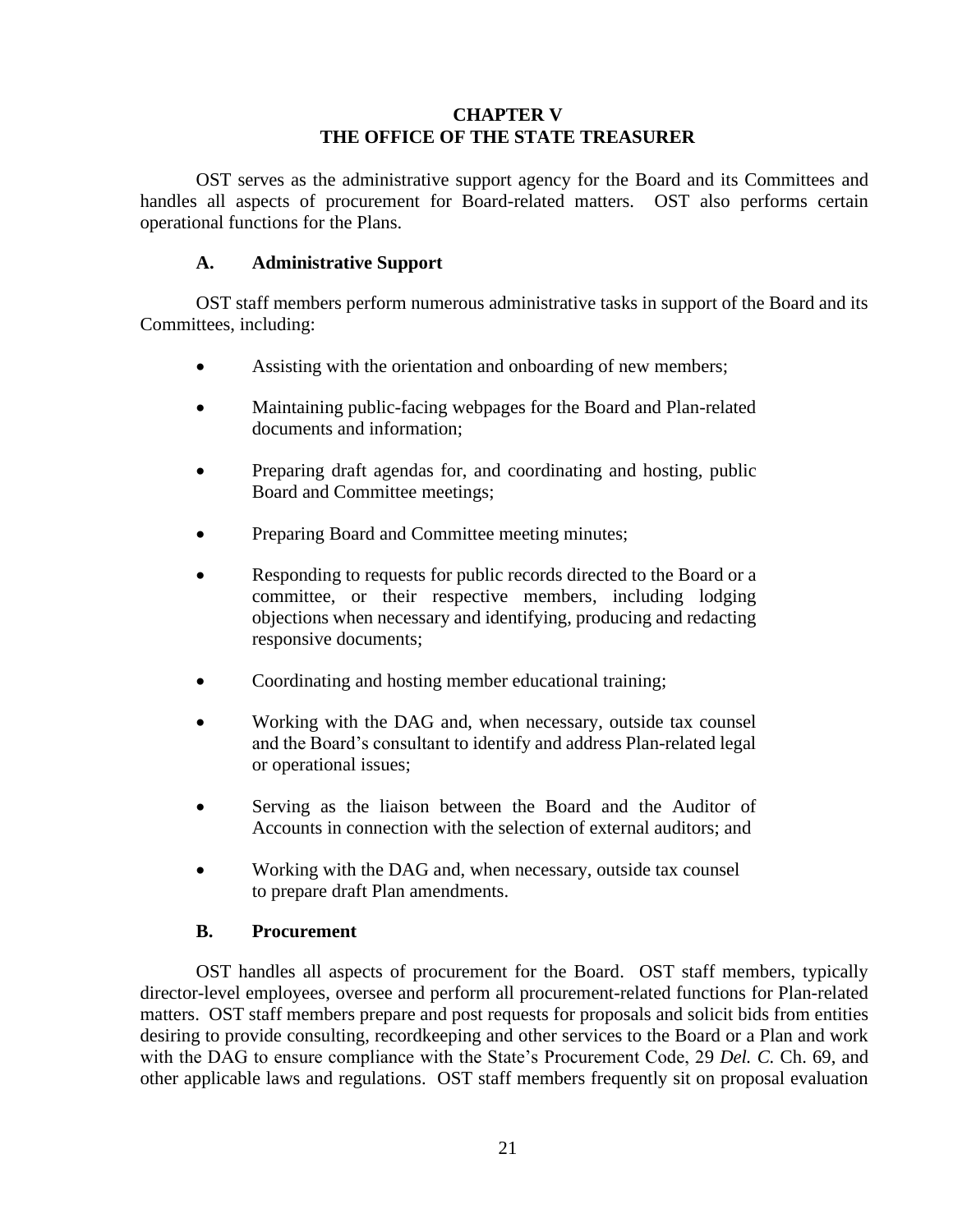teams and directly participate in the scoring of prospective vendors. To enhance or acquire subject matter expertise, OST may solicit other individuals, including consultants or other State employees, to participate on evaluation teams.

Evaluation teams, in turn, make recommendations based on scoring results, which recommendations are typically made to a Committee and documented in a written memorandum. The Board is ultimately responsible for approving any award to the successful vendor or vendors.

OST, working with the DAG, handles the negotiation of contracts with Board-approved vendors. Traditionally, the State Treasurer, acting on behalf of the State, and with the authority of the Board, executes all Plan-related contracts.

OST has adopted a written policy to screen for and address conflicts of interest in procurement, including all Board-related procurement processes. A copy of that policy is attached hereto as **Appendix 6**.

#### **C. Operational Functions**

OST performs various operational functions for the Plans. OST staff members serve as the public-facing representatives of the State, as the sponsor of the Plans, and the Board. Plan participants may contact OST with Plan-related questions or concerns, including complaints concerning a Plan vendor or a Plan feature or investment option.

OST also serves as the "Administrator" under the DC Plans and, in that capacity, performs various operational functions for those Plans. For example, OST employees process death claims and trustee-to-trustee transfers (out of or into a Plan) and approve written requests to make special catch-up contributions and contributions of eligible sick and vacation pay resulting from severance or retirement.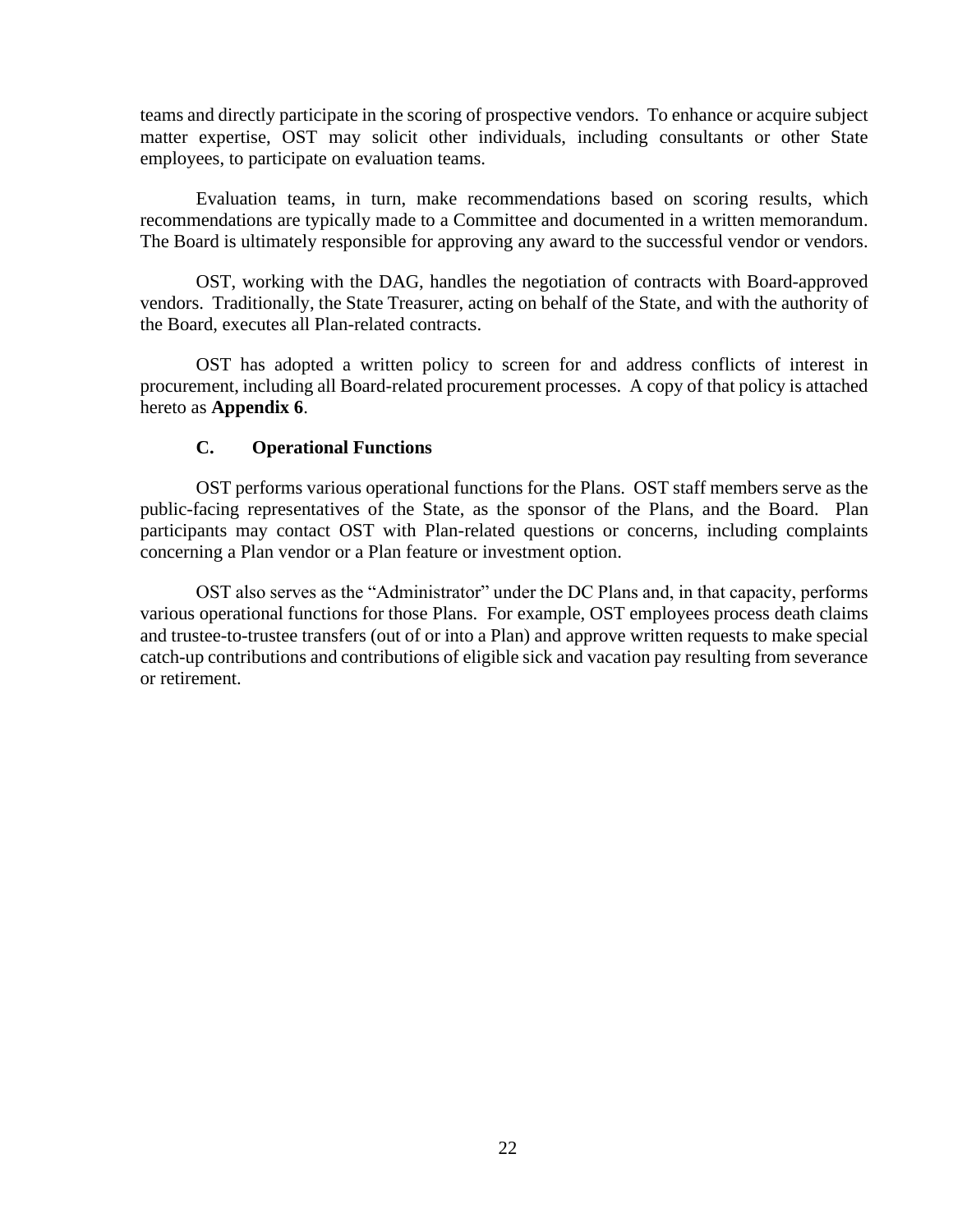## **CHAPTER VI PUBLIC MEETINGS AND PUBLIC RECORDS**

The Board is a "public body" within the meaning of the State's Freedom of Information Act, 29 *Del. C.* §§ 10001-10007 ("**FOIA**"), and an "agency" within the meaning of the Delaware Public Records Law, 29 *Del. C.* Ch. 5 (the "**DPRL**"). So are its Committees. The Board and its Committees and their respective members are subject to FOIA and the DPRL and are thus required to (a) hold and memorialize public meetings in accordance with FOIA, (b) preserve and dispose of public records in accordance with the DPRL, and (c) timely respond to FOIA requests and make available for inspection or produce copies of public records.

## **A. Open Meetings - FOIA**

#### *1. General Requirements*

The Board and its Committees must conduct all business in public, except certain discussions that are permitted to take place in executive session (closed to the public) as part of a properly noticed public meeting. FOIA does not permit straw polling or otherwise permit a public body to discuss and reach consensus on matters of public business outside of the context of a public meeting. *Op. Att'y Gen.* 05-IB29, 2005 WL 3991287, at \*5 (Oct. 13, 2005). Members may appear and vote at public meetings in person, or through the use of teleconferencing or videoconferencing. *See* 29 *Del. C.* § 2722(e)(8). All votes must take place in open session, including any vote on whether the public body should convene in executive session. *See* 29 *Del. C.* § 10004(c).

FOIA defines a "meeting" as "the formal or informal gathering of a quorum of the member of any public body for the purpose of discussing or taking action on public business." *See* 29 *Del. C.* § 10002(g).<sup>15</sup> Importantly, a public body may reach a "constructive" quorum (and thus be conducting a private "meeting" in violation of FOIA) through serial telephone, email or other electronic communications that allow members of a public body to exchange opinions and thoughts about a matter of public business. *See Op. Att'y Gen. 17-IB09*, 2017 WL 2345247, at \*5 (2017). The Board has adopted a communications policy that expressly addresses, among other things, communications between Board or Committee members outside of public meetings. *See* Communication Policy, **Attachment 10**.

With the exception of the foregoing requirements, as well as those listed below dealing with executive sessions and notice/agenda and minutes requirements, FOIA generally does not govern how public bodies conduct public meetings. Public bodies are free to adopt such rules of parliamentary procedure as are appropriate to facilitate the business of the group through an orderly, democratic process. The Board has adopted informal rules of parliamentary procedure that are listed below in Section A.6.

#### *2. Executive Sessions*

The Board or a Committee may call for an executive session to discuss (but not vote on)

<sup>&</sup>lt;sup>15</sup> "Public business" is broadly defined as "any matter over which the public body has supervision, control, jurisdiction, or advisory power." *See* 29 *Del. C.* § 10002(j).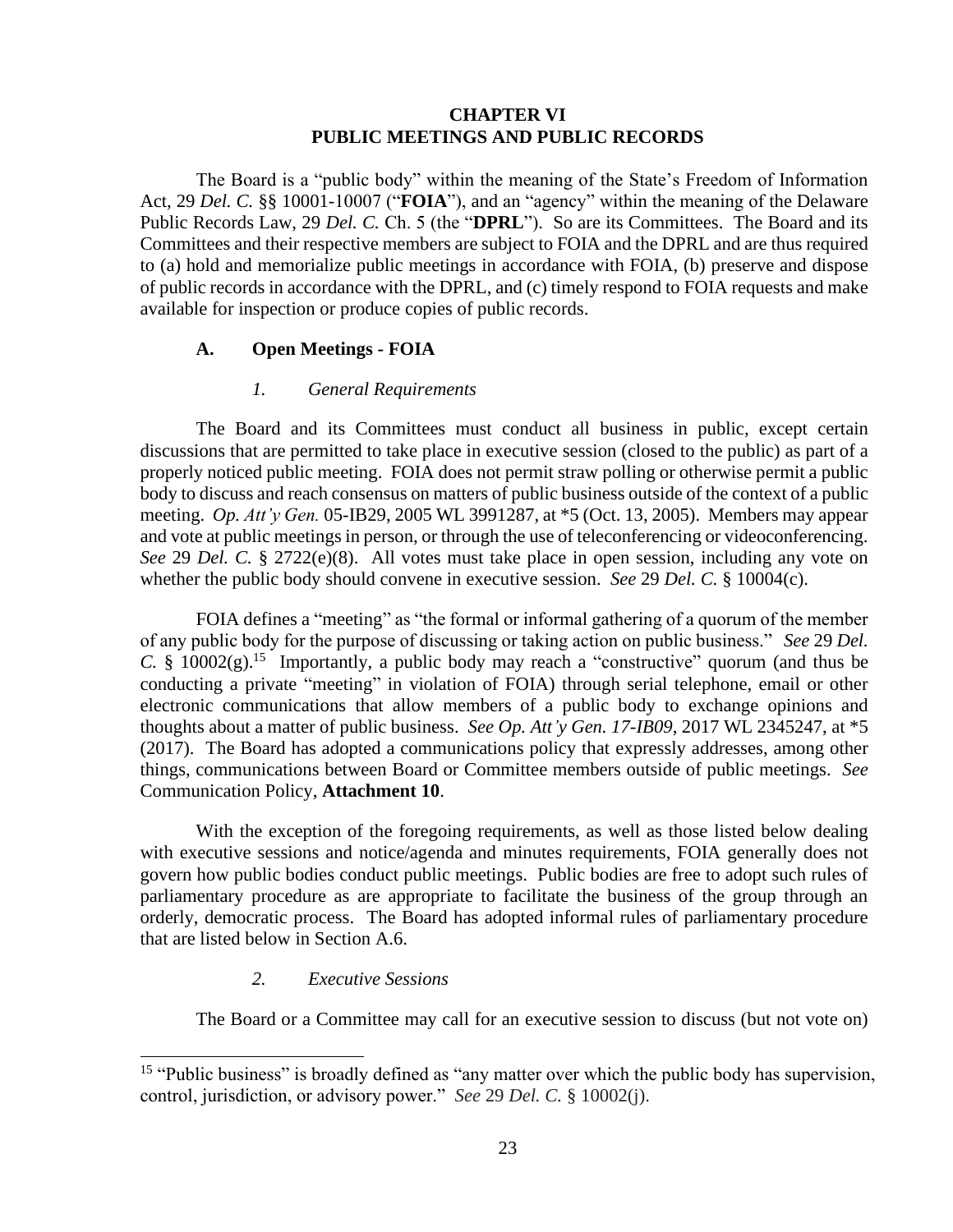certain subject matters outside of public view, including:

- Pending or potential litigation, but only when an open meeting would have an adverse effect on the bargaining or litigation position of the public body;
- The contents of documents that are excluded from the definition of "public record" (discussed below);
- Personnel matters in which the names, competency and abilities of individual employees are discussed, unless the employee requests that such a meeting be open; and
- Investment strategy or negotiations concerning the investment of money belonging to the Plans.<sup>16</sup>

*See* 29 *Del. C.* §§ 2722(c)(5), 10004(b). In the event of a challenge, public bodies have the burden of proof to justify going into executive session for a purpose authorized by statute. *See Op. Att'y Gen.* 05-IB29, 2005 WL 3991287, at \*4 (Oct. 13, 2005).

## *3. Notice and Agenda Requirements*

Under FOIA, most public meetings require at least seven days' advance notice. *See* 29 *Del. C.* § 10004(e)(2). There are exceptions for emergency meetings that are necessary for the immediate preservation of the public peace, health or safety. *See* 29 *Del. C.* § 10004(e)(1). FOIA also recognizes exceptions to the seven-day rule for special or rescheduled meetings, which may be conducted on as little as 24 hours' notice as long as the public notice of the special or rescheduled meeting explains why the public body could not provide seven days' notice. *See* 29 *Del. C.* § 10004(e)(3).

Notices must be timely and conspicuously posted at the public body's primary office (*i.e.*, OST's Dover office) and on the State's public meeting calendar. *See* 29 *Del. C.* § 10004(e)(2). Each notice must include the date, time and place of the meeting and indicate whether the meeting will be conducted by videoconferencing. *See id*. The notice must include the agenda for the meeting, if the agenda is known at the time of posting. *See* 29 *Del. C.* § 10004(e)(2).

Each agenda must include "a general statement of the major issues expected to be discussed at a public meeting, as well as a statement of intent to hold an executive session and the specific ground or grounds therefor." 29 *Del. C.* § 10002(a). The "general statement" of each "major issue" (or agenda item) must not be so broad or vague that it fails to draw the public's attention to the fact that a specific important subject will be discussed or the subject of a vote. For example, an agenda should not list "discuss and vote on contract" as an agenda item if the public body intends to discuss and vote on whether to award a major contract that may be of interest to a member of the general public. The disclosures required for executive sessions need not be as detailed. Public bodies are required to disclose in their agendas only that they intend to convene in executive session to discuss a matter that, by statute, may be discussed in closed session. The

<sup>&</sup>lt;sup>16</sup> The Board and its Committees, for transparency reasons, historically have not invoked the exemption for investment strategy/negotiations.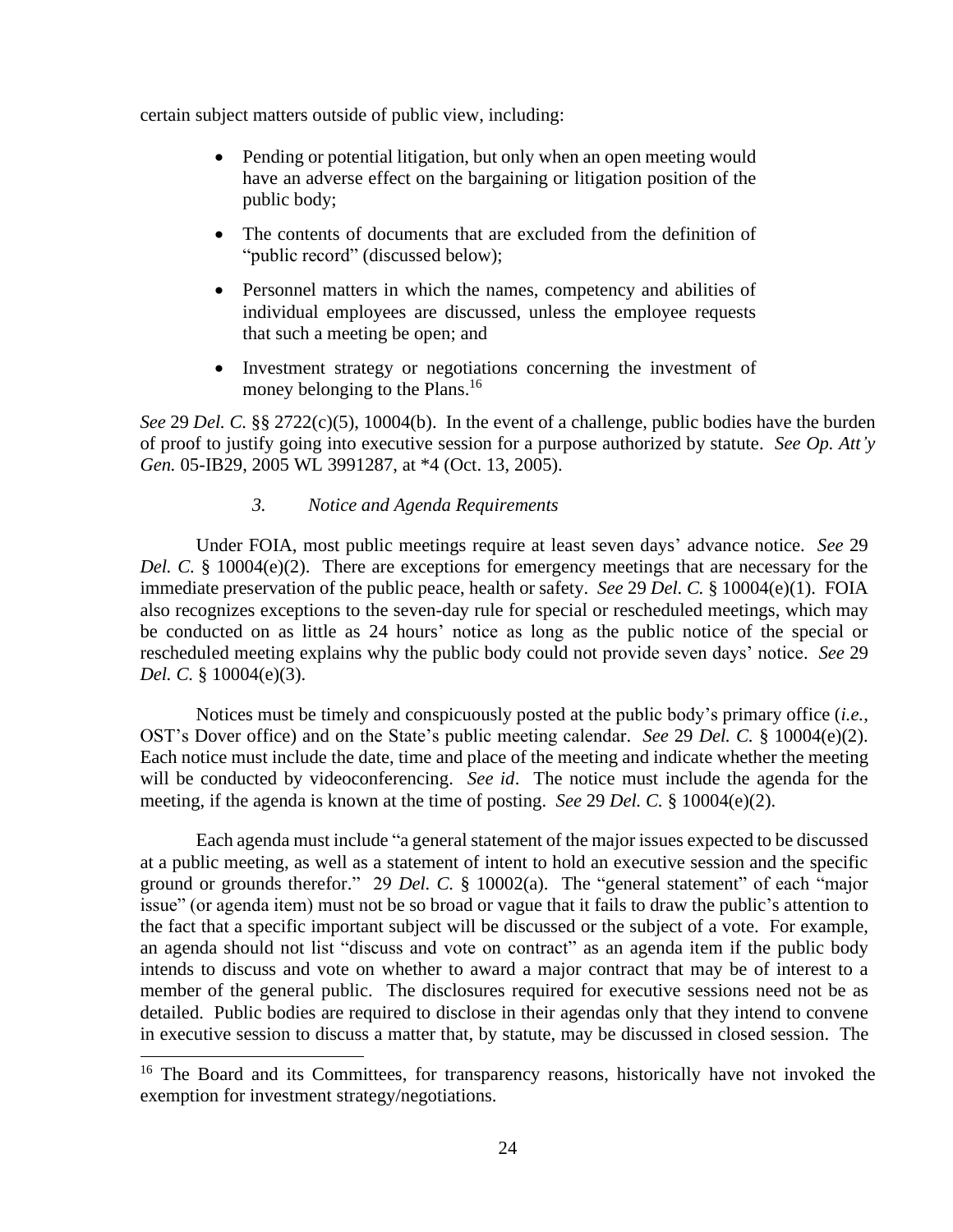disclosure should include the general type of matter and the specific statute involved – *e.g.*, "Personnel matters covered by 29 *Del. C.* § 10004(b)(9)."

FOIA permits agendas to be added or amended in certain limited circumstances. First, if the agenda is not known when the initial notice is required to be posted, the agenda may be added to the notice at least six hours in advance of the meeting. *See* 29 *Del. C.* § 10004(e)(5). The revised notice/agenda must include a brief description of the reasons for the delay in posting the agenda. *See id*.

Second, under FOIA determinations issued by the Delaware Department of Justice ("DDOJ"), a public body is permitted to amend a timely posted agenda if: (1) the public body posts an amended agenda describing adequately the new items at least six hours in advance of the meeting; (2) the public body includes in the amended agenda a brief statement describing the reasons for the delay in providing notice of each new agenda item; and (3) the amended agenda includes a statement that each new matter of public business came up unexpectedly after the initial posting and required immediate attention (*i.e.*, that the matter could not be delayed to a meeting held on seven days' notice). *See Op. Att'y Gen.* 17-IB15, 2017 WL 3426253, at \*6 (July 7, 2017). The DDOJ has warned against repeated or routine amending of agendas after the initial posting. *See id.* at \*5.

Finally, the agenda may be changed during a public meeting to include new agenda items, including a new executive session, as long as the circumstances giving rise to the need for agenda modification arose after the commencement of the meeting. *See* 29 *Del. C.* § 10004(e)(2).

#### *4. Minutes*

FOIA requires public bodies to maintain minutes of all meetings, including executive sessions. *See* 29 *Del. C.* § 10004(f). Minutes must include a record of those members present and an accurate record, by individual member, of each vote taken and action agreed upon. *See id.; see also Op. Att'y Gen.* 16-IB21, 2016 WL 6247574, at \*3 (Oct. 19, 2016) ("[T]he Board violated 29 *Del. C*. § 10004(f) by failing to maintain minutes that accurately reflected the votes taken and actions agreed upon at the April  $4<sup>th</sup>$  meeting."). Aside from these minimal requirements, FOIA does not expressly prescribe the type or level of detail required in the minutes of a public meeting. *See Op. Att'y Gen.* 12-IIB12, 2012 WL 6858970, at \*7 (2012) ("While we agree the Board probably should have included a reference to the Presentation in the February 8<sup>th</sup> Minutes, FOIA did not obligate the Board to do so.").

The Board historically has included more detail in its open session minutes that is required under FOIA and has adopted a written policy that expressly requires that all fiduciary decisions be adequately summarized and documented in minutes. *See* Documentation of Fiduciary Decisions, **Attachment 3**

Under FOIA, the Board and its Committees are required to post draft minutes of their open meetings to the public meeting calendar within 20 working days after the conclusion of each meeting. *See* 29 *Del. C.* § 10004(f)*.* Prior to being posted, draft minutes may be distributed to members who were present at the meeting. *See id.* Draft minutes may continue to be revised and corrected up until final minutes are approved at an open meeting. *See id.* The Board has requested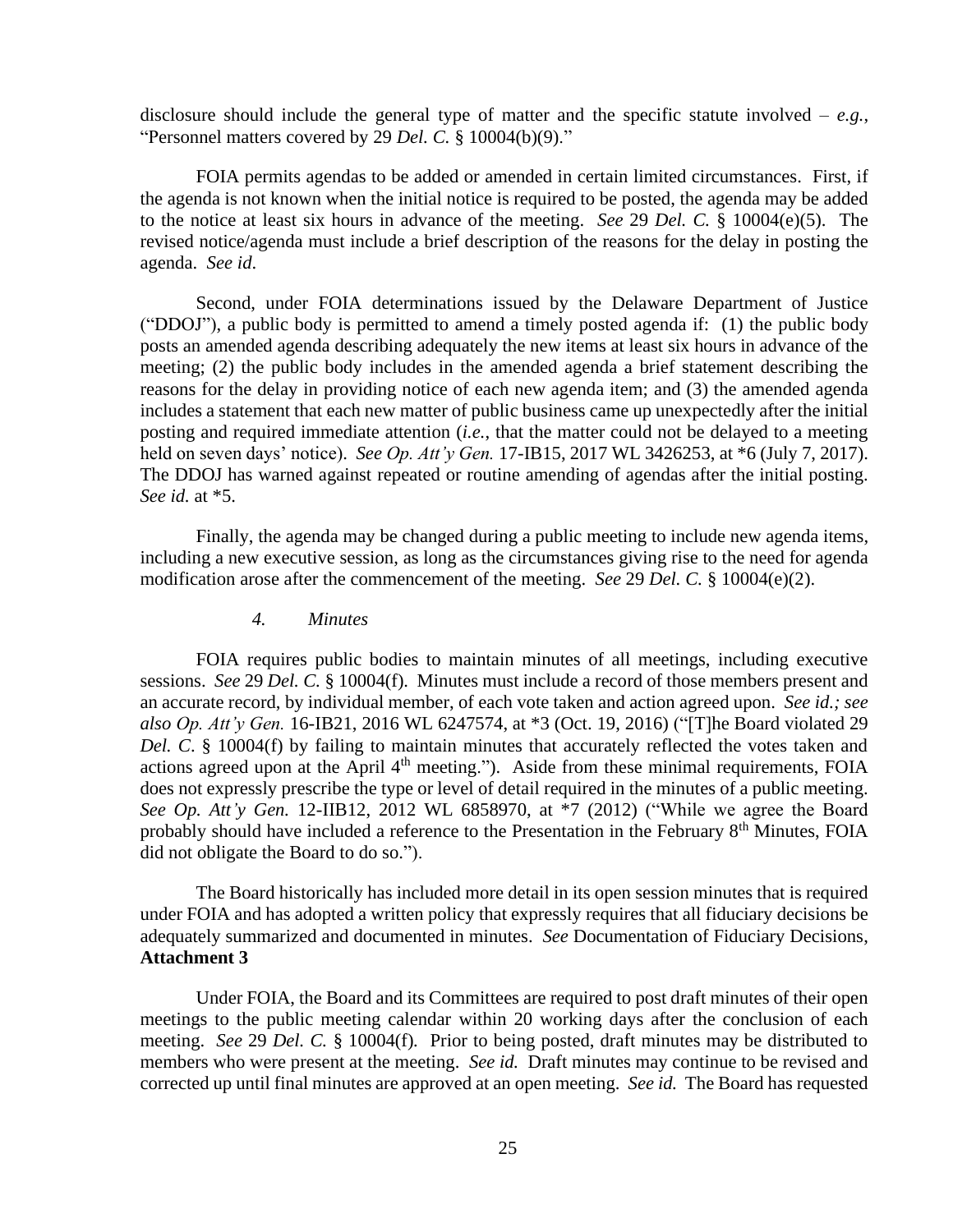that OST prepare and circulate draft minutes, including executive session minutes, no later than seven calendar days after the date of each Board or Committee meeting. OST is required by FOIA to post final approved minutes of open meetings to the public meeting calendar within five working days of final approval. *See id.*

The Board, consistent with agency practices across State government, prepares separate minutes for any discussion held in executive session. The Board, to comply with DDOJ guidance, requires an exacting level of detail for minutes of its executive sessions. *See Att'y Gen. Op.* 03- IB16 (July 14, 2003) (noting that, to meet its burden of proof, a public body normally will have to prepare minutes of executive session that are sufficiently detailed to allow the DDOJ to determine exactly what the public body discussed outside of public view). Under FOIA, minutes of executive session need not be posed publicly and may be withheld from public disclosure so long as such disclosure would defeat the lawful purpose of the executive session, but no longer. *See id.*

## *5. Legal Challenges*

Actions taken at a meeting in violation of FOIA's open meetings provisions may be challenged in, and may be voided by, the Court of Chancery. *See* 29 *Del. C.* § 10005(a). A Delaware citizen must file suit within 60 days of the citizen's learning of action taken in violation of FOIA. *See id.* No such action may be filed more than six months after the date of the action. *See id.*

A Delaware citizen also has the right to petition the DDOJ to determine whether a violation of FOIA has occurred or is about to occur – *e.g.*, whether minutes were timely posted to the public meeting calendar. *See* 29 *Del. C.* § 10005(e). The DDOJ is required to render a written determination within 20 days of receiving the petition. *See id.* The petitioner or public body may appeal the determination on the record to Superior Court. *See id.*

#### *6. Parliamentary Procedure*

As noted, subject to the forgoing rules, FOIA does not govern how public bodies conduct public meetings. The Board has adopted general rules to facilitate the business of the Board and its Committees through an orderly, democratic process. The Board, due to its small size and typically non-controversial nature of its public business, has not adopted Robert's Rules of Order as a formal system of parliamentary procedure and has opted instead to conduct business through an informal process guided by a few basic precepts:

- The presiding officer (normally the Chairperson) should ensure that a quorum is present and, if so, call the meeting to order at the set time.
- The presiding officer should adhere to the agenda as posted but has discretion to address agenda items out of order to maintain the flow of the meeting and ensure efficient use of time. During a meeting, any change to the agenda involving the addition of an action item – *i.e.*, a topic that will be the subject of discussion or vote – requires a majority vote of present members.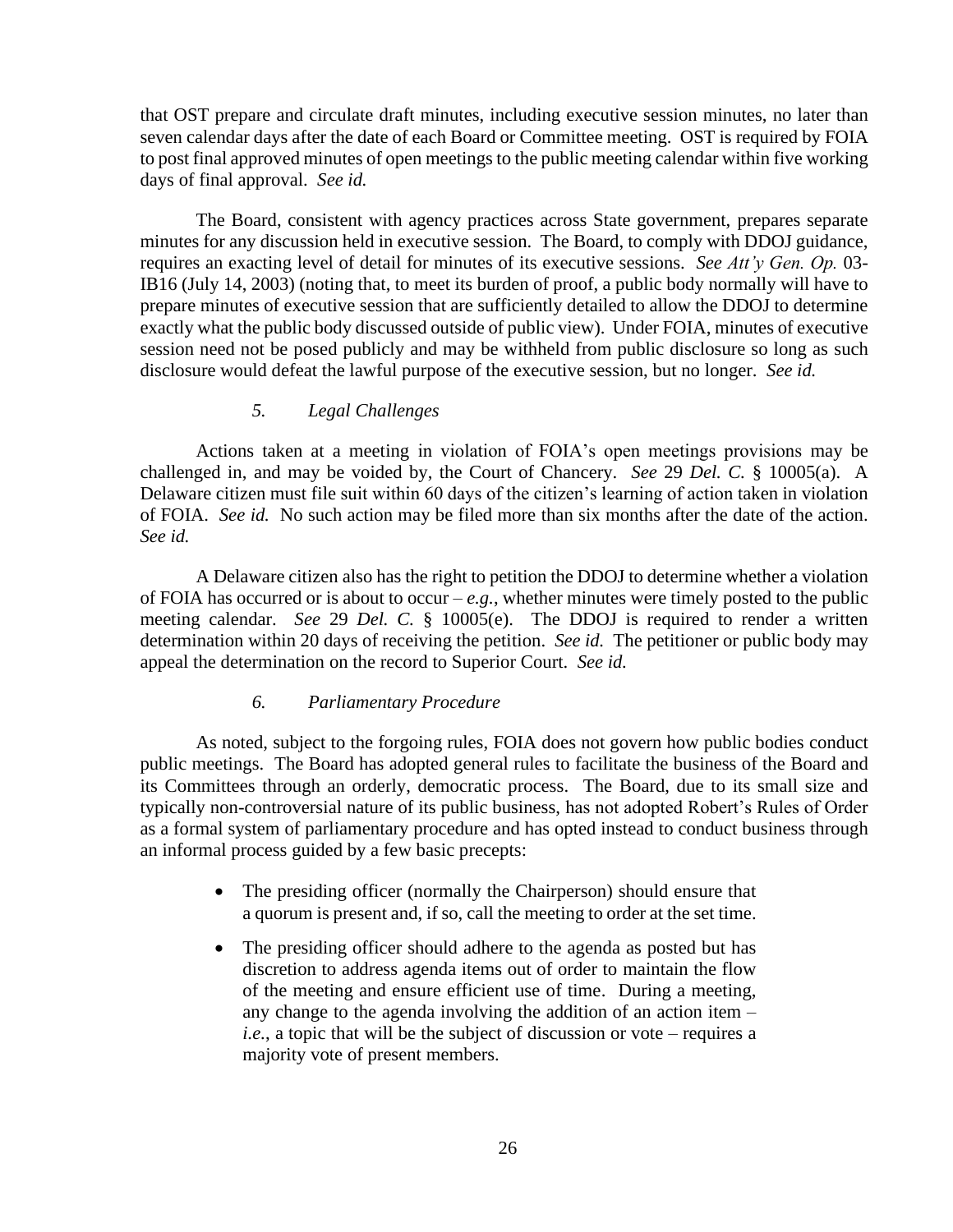- The presiding officer should introduce each agenda item and open the floor for discussion if warranted. Every matter presented for discussion or vote should be discussed fully, with every member, including the presiding officer, having an opportunity to question or speak on any matter of public business.
- At the conclusion of any discussion requiring a vote on a matter of public business, the presiding officer may call for a motion or make a motion with respect to such matter. The presiding officer normally should call for a motion to be seconded before putting the matter to a vote.
- Members of the pubic, if present, should be given an opportunity to speak at the end of each meeting and must be treated with fairness and respect.
- At the conclusion of the agenda, the presiding officer should inquire as to whether there is any further business, absent which, the presiding officer may adjourn the meeting (without a vote).

# **B. Preservation of Records - DPRL**

The General Assembly has, through the DPRL, attempted to provide for the systematic management and preservation of historically valuable materials and ensure that the public has access to vital information to promote the efficient and economical operation of government. *See* 29 *Del. C.* § 501(a).

# *1. General Requirements*

The DPRL governs the creation, preservation and management of public records and serves as the backbone of FOIA's open records provisions, 29 *Del. C.* § 10003.<sup>17</sup> The definition of a "public record" under the DPRL is very broad and covers all physical and electronic documents "made, used, produced, composed, drafted or otherwise compiled or collected or received" by any officer or employee of a public body "in connection with the transaction of public business, or in any way related to public purposes." *See* 29 *Del. C.* § 502(8). This definition, like its counterpart under FOIA, is broad enough to include work-related emails, text messages and instant messages. With the exception of personal notes, Board and committee members should assume that all documents they receive or create in their official capacities are "public records" for purposes of the DPRL. $^{18}$ 

<sup>&</sup>lt;sup>17</sup> Absent the documentation and record retention and preservation requirements of DPRL, FOIA would not provide a meaningful mechanism for Delaware citizens to review public records and hold the State's public bodies, officials and employees accountable.

<sup>&</sup>lt;sup>18</sup> The DDOJ has consistently determined, albeit within the context of FOIA, that the personal notes of public officials do not constitute public records under FOIA provided that they are created for the convenience of an individual, and are not circulated or maintained in the public body's files. *See*, *e.g.*, *Op. Att'y Gen.* 17-IB66, 2017 WL 6948885, at \*2-\*3 (Dec. 29, 2017).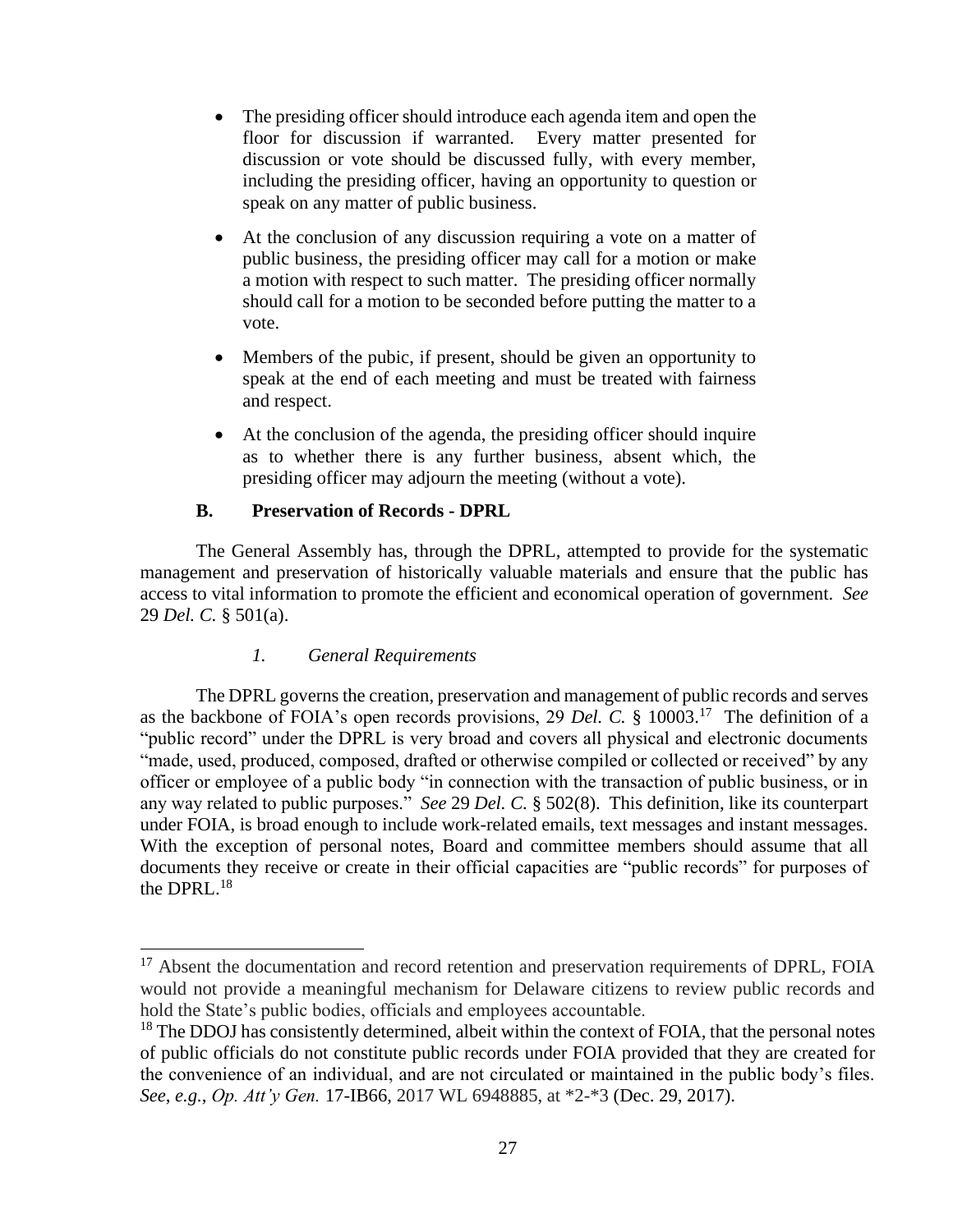The DPRL requires all public officials to:

- Adequately document the transaction of public business and the services and programs for which they are responsible;
- Retain and adequately protect all public records in their custody; and
- Cooperate with Delaware Public Archives ("Archives") and records officers in the establishment and maintenance of an active and continuous program for the economical and efficient management of public records.

# *See* 29 *Del. C.* § 504(a).

The DPRL expressly prohibits public officials from destroying, selling or otherwise disposing of any public record in such person's care or custody, or under such person's control, without the consent of Archives, the official repository for the archival records of this State. *See* 29 *Del. C.* § 504(b). A failure to adhere to DPRL requirements could result in criminal prosecution for an unclassified misdemeanor, conviction for which may result in a fine of up to \$500, or imprisonment of up to 3 months, or both. *See* 29 *Del. C.* § 526.

# *2. Official Custodian and Records Officer*

Under the DPRL, the chief administrative officer charged by law with the responsibility of maintaining offices having public records is the official custodian of such public records. *See* 29 *Del. C.* § 520. OST, as the administrative arm of the Board, maintains offices for Board-related matters, including the management of the Board's public records. The State Treasurer is the official custodian of all Board-related records.

The DPRL requires every State agency to designate a records officer to serve as a liaison with Archives for the purpose of implementing and overseeing a records retention program. *See* 29 *Del. C.* § 521(a). The Board has designated OST's Chief Operating Officer ("COO") as the Board's records officer. The COO is tasked with ensuring that all Board-related documents are retained and either archived or destroyed in accordance with Archive-approved retention schedules, discussed below.

## *3. General and Agency-Specific Retention Schedules*

Archives has promulgated general retention schedules applicable to all State agencies, including OST and the Board, that list types of records commonly generated by agencies. There are presently four general retention schedules covering accounting and finance records (including procurement-related documents and contracts), administrative records (including agendas, minutes, meeting handouts), electronic records (email correspondence), and personnel records. The general retention schedules set the applicable retention period for each type of record, mandate the permanent archiving of certain vital records, and permit the destruction of non-critical records that have been retained for the applicable retention period prescribed by Archives. OST complies with the general retention schedules applicable to Board-related activities.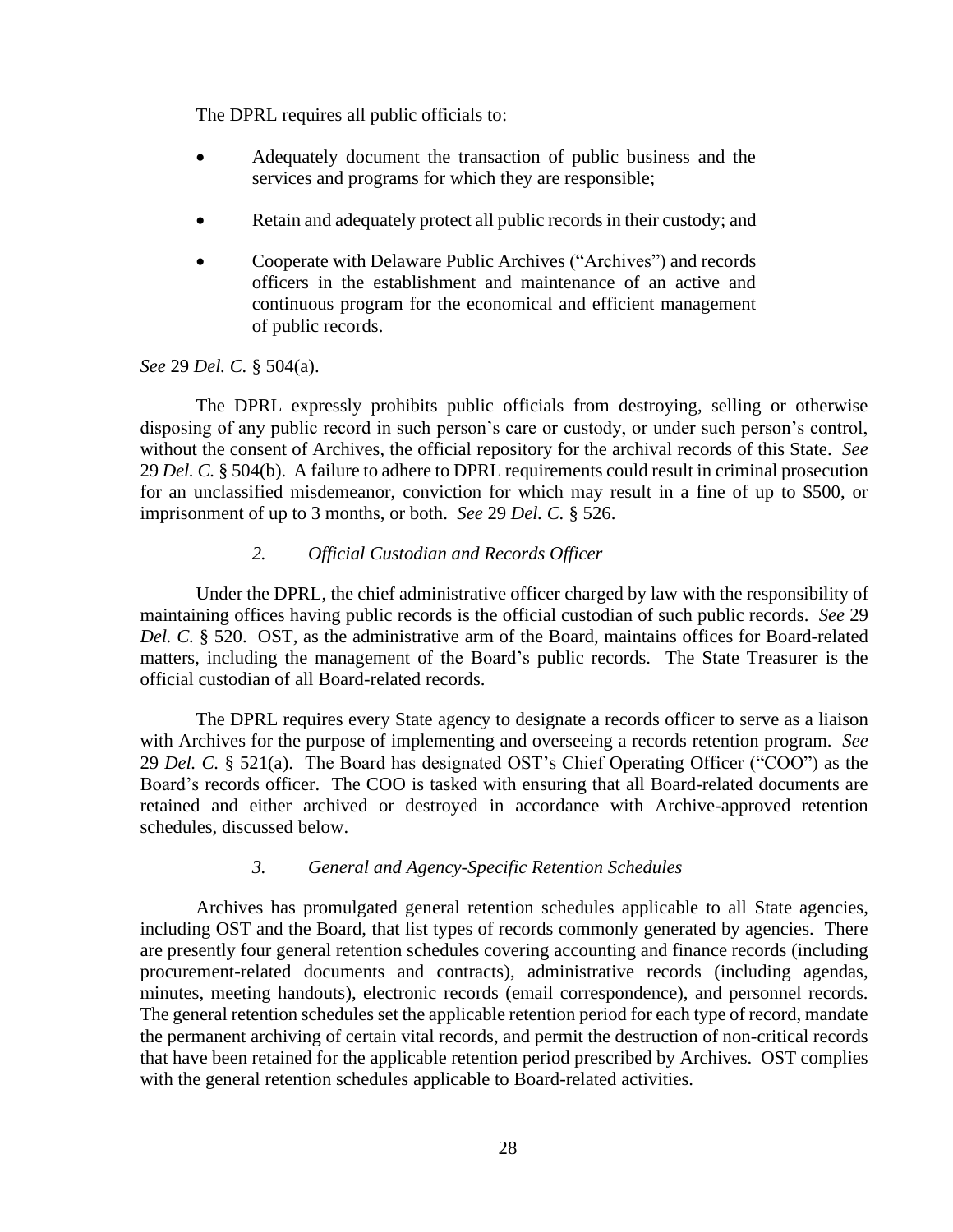OST has an agency-specific retention schedule that has been approved by Archives. OST's agency-specific retention schedule covers records that OST generates when performing operational functions for the Plans. OST complies with its agency-specific retention schedules for Plan-related records.

The retention periods reflected in the general and agency-specific retention schedules are minimum periods only and do not override applicable federal and state laws, or litigation-related orders, rules or obligations. Accordingly, agency records may need to be retained beyond the applicable retention periods.

## **C. Open Records - FOIA**

The General Assembly has, through FOIA's open records provisions, provided a comprehensive process through which Delaware citizens may access documents and information maintained by public bodies, subject to certain exemptions. FOIA requires public bodies to take certain actions to facilitate access to public records, including the appointment of a FOIA coordinator, prescribes a deadline for public bodies to respond, and sets the types and amounts of fees that may be charged in connection with a FOIA request.

## *1. "Public Records"*

All records meeting the definition of a "public record" are accessible by Delaware citizens. *See* 29 *Del. C.* § 10003(a). The definition of "public record" under FOIA is very broad and includes all information contained in or on physical documents (*i.e.*, paper), as well as information stored in electronic format (such as Word, Excel, etc.) or databases, "relating in any way to public business, or in any way of public interest, or in any way related to public purposes." *See* 29 *Del. C.* § 10002(l). Thus, FOIA's concept of a "public record" covers, at least initially, almost every conceivable type of physical or electronic record that may be created, maintained or possessed by a public body.

#### *2. Exemptions*

FOIA contains a list of various types of documents and information that are excluded from the definition of a "public record" and thus need not be produced in response to a FOIA request. For example, FOIA exempts:

- Personnel files, the disclosure of which would constitute an invasion of personal privacy, under FOIA or under any State or federal law as it relates to personal privacy, *see* 29 *Del. C.* § 10002(l)(1);
- Trade secrets and commercial or financial information obtained from a person which is of a privileged or confidential nature, *see* 29 *Del. C.* § 10002(l)(2);
- Records specifically exempted from public disclosure by statute (*e.g.*, documents relating to Plan-related investment strategy or negotiations per 29 *Del. C.* § 2722(c)(5)), or common law (*e.g.*,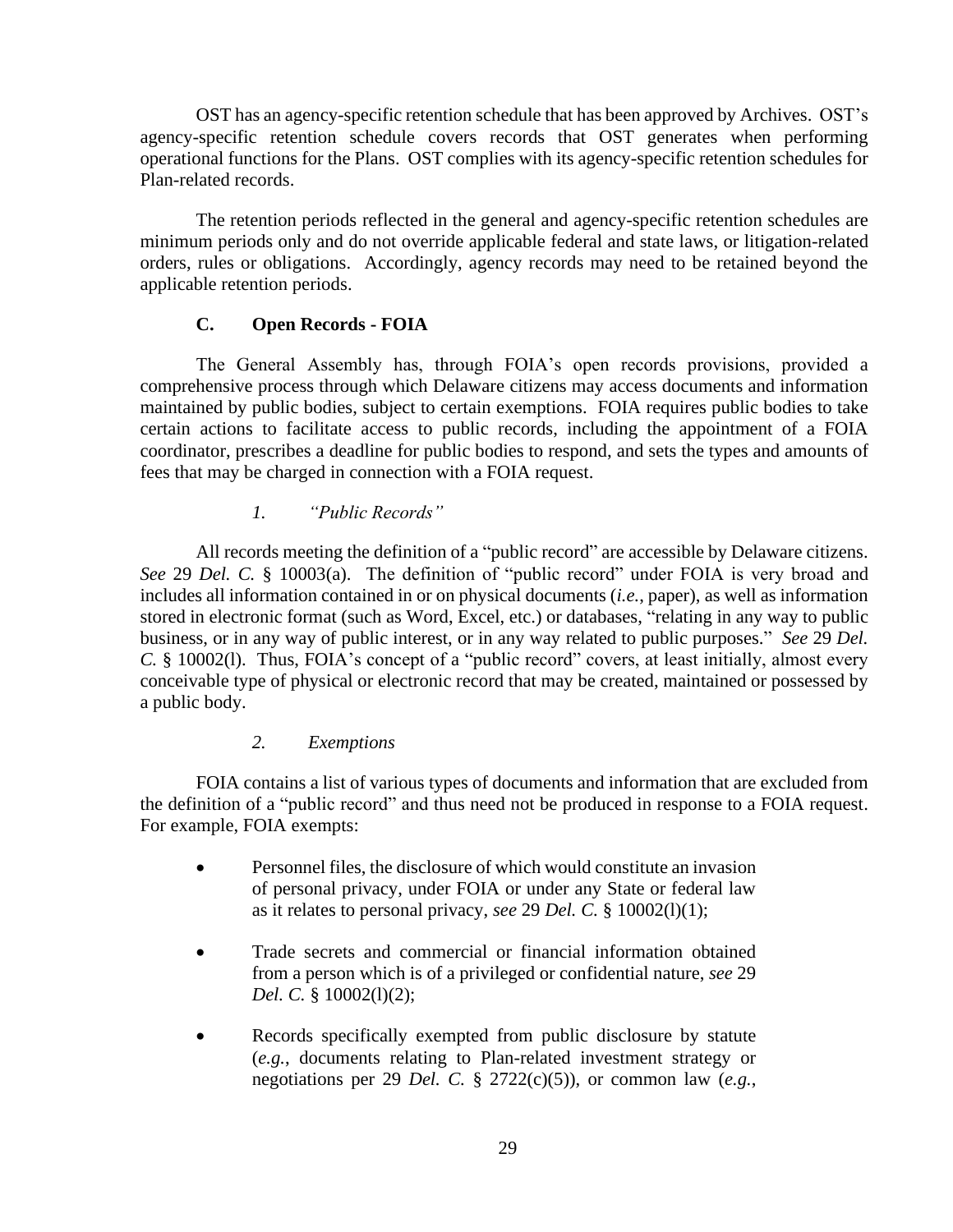attorney-client privilege), *see* 29 *Del. C.* § 10002(l)(6);

- Records pertaining to pending or potential litigation; *see* 29 *Del. C.*  $§ 10002(1)(9);$
- Records of discussions held in executive session if public disclosure would defeat the lawful purpose for the executive session, *see* 29 *Del. C.* §§ 10002(1)(10), 10004(f);
- IT infrastructure details, source code, network schematics, vulnerability reports, and any other information that, if disclosed, could jeopardize the security or integrity of an IT system maintained by a public body, *see* 29 *Del. C.* § 10002(l)(17)a.7.

The Board, acting through its designated FOIA coordinator (discussed below), and with the assistance of its DAG, determines whether and to what extent a particular record may be withheld or redacted under an applicable exemption. To make that determination, the Board may need to consult with another public body, or perhaps even a private person or entity, that submitted information to OST or the Board on a "confidential," "private," or "privileged" basis. The Board bears ultimate responsibility for determining whether and to what extent an exemption applies.

# *3. Facilitation of Access*

To facilitate the public's access to documents, FOIA requires that all public bodies:

- Develop a web portal<sup>19</sup> for receiving FOIA requests utilizing the standard request form promulgated by the DDOJ, *see 29 Del. C.* § 10003(c);
- Provide a mailing address for receiving FOIA requests through the U.S. mail, *see 29 Del. C.* § 10003(e);
- Promulgate a policy for addressing FOIA requests,<sup>20</sup> *see 29 Del. C.*  § 10003(b);
- Provide reasonable assistance to the public in identifying and locating "public records," *see 29 Del. C.* § 10003(d)(1); and

 $19$  The Board's official webpage contains a "FOIA Requests" hyperlink that takes requestors to OST's official webpage and permits individuals to submit FOIA requests for public records of the Board.

 $20$  OST is in the process of formally adopting a written policy governing FOIA requests seeking access to or copies of the Board's public records, which policy has been or will be approved by majority vote of the current members of the Board prior to publication in accordance with the State's Administrative Procedures Act, 29 Del. C. Ch. 101 (the "**APA**"). OST shall comply with the policy when officially promulgated in accordance with the APA.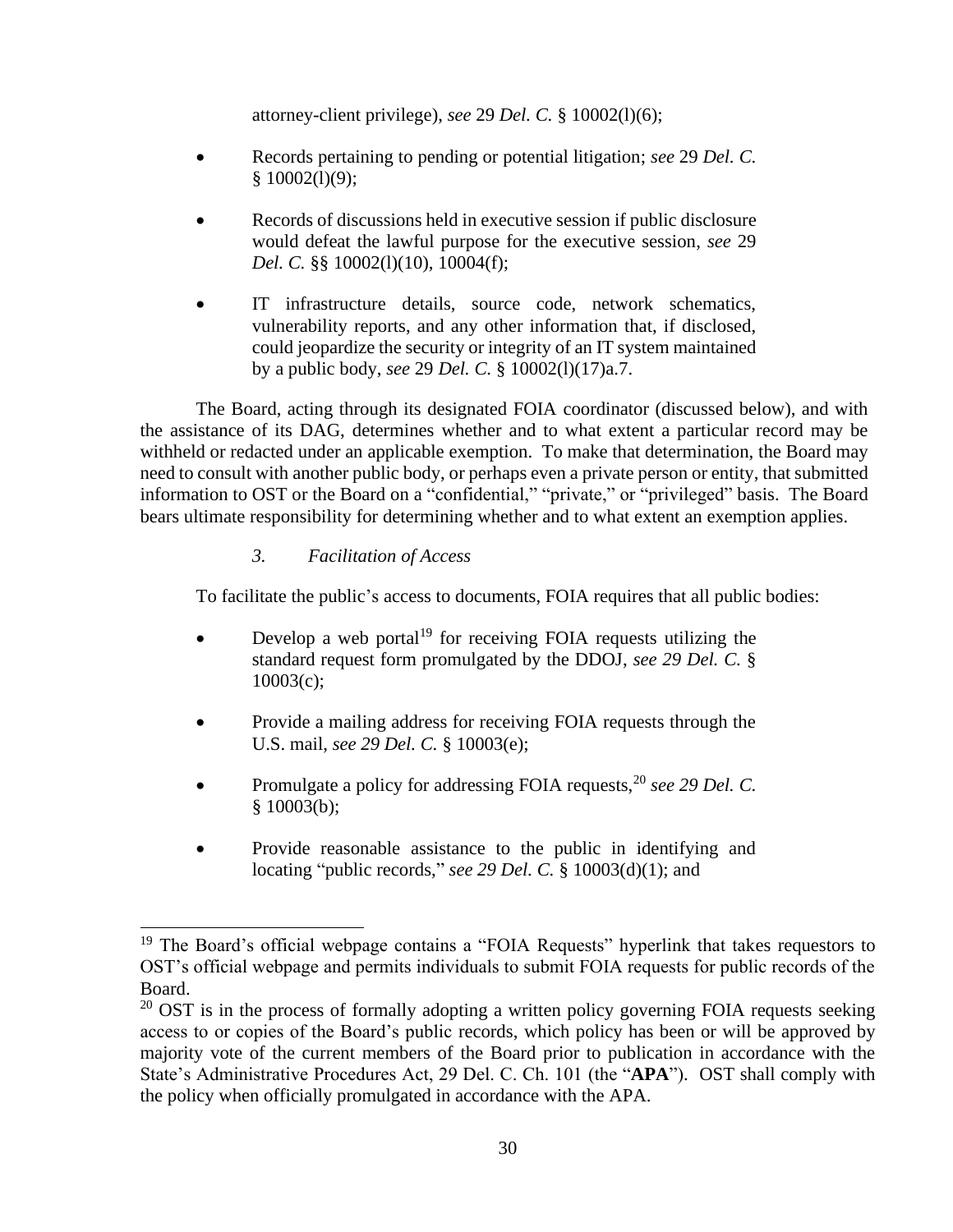Designate a FOIA coordinator<sup>21</sup> to serve as the point of contact for FOIA requests and coordinate the public body's responses thereto, *see 29 Del. C.* § 10003(g)(1).

Under the express provisions of FOIA, public bodies are required to provide citizens with reasonable access to public records and reasonable facilities for copying them. *See id.* Historically, "access" required a public body to track down physical copies of responsive documents and make them available for inspection and copying at an office maintained by the public body. With most documents now maintained in electronic format, "access" now generally requires that responsive documents be located and sent to the requesting party via email, or placed on a thumb drive or CD ROM and mailed to the requesting party. Under DDOJ guidance, if a citizen requests electronic copies of public records, a public body *must* produce the records in electronic format (if the records exist in that format). *See DDOJ FOIA Coordinator Manual* (2019 ed.), p. 18.

## *4. FOIA Coordinator Duties*

The FOIA coordinator is required to "make every reasonable effort to assist the requesting party in identifying the records being sought, and to assist the public body in locating and providing the requested records." 29 *Del. C.* § 10003(g)(2). The FOIA coordinator is also required to "work to foster cooperation between the public body and the requesting party." *Id.* In addition, the FOIA coordinator is required to maintain a document tracking all FOIA requests. For each FOIA request, the log must include certain information, including the requesting party's contact information, the date the public body received the request, the public body's response deadline, the date of the public body's response (including the reasons for any extension), whether documents were made available, the amount of copying and/or administrative fees assessed, and the date of final disposition. *See* 29 *Del. C.* § 10003(g)(3).

## *5. Responses to FOIA Requests*

Public bodies are required to respond to FOIA requests "as soon as possible," but no later than 15 business days after they are received. 29 *Del. C.* § 10003(h)(1). Public bodies may respond to a FOIA request by either providing access to the requested records, denying access to the records or parts of them (redaction), or by advising that additional time is needed because the request is for voluminous records, requires legal advice, or seek records that are in storage or archived. *See id.* If access cannot be provided within 15 business days, the public body's response must cite a reason why more time is needed and provide a good faith estimate of how much additional time is required to fulfill the request. *See id.* If a public body denies a request, in whole or in part, the public body's response must indicate the reason or reasons for the denial  $-e, g,$ , the public body does not possess or control the requested documents, or the requested documents are, in whole or in part, subject to an exemption that permits withholding or redaction. *See* 29 *Del. C.* § 10003(h)(2).

<sup>&</sup>lt;sup>21</sup> The Board had designated OST's FOIA coordinator to serve as the FOIA coordinator for the Board and its Committees.